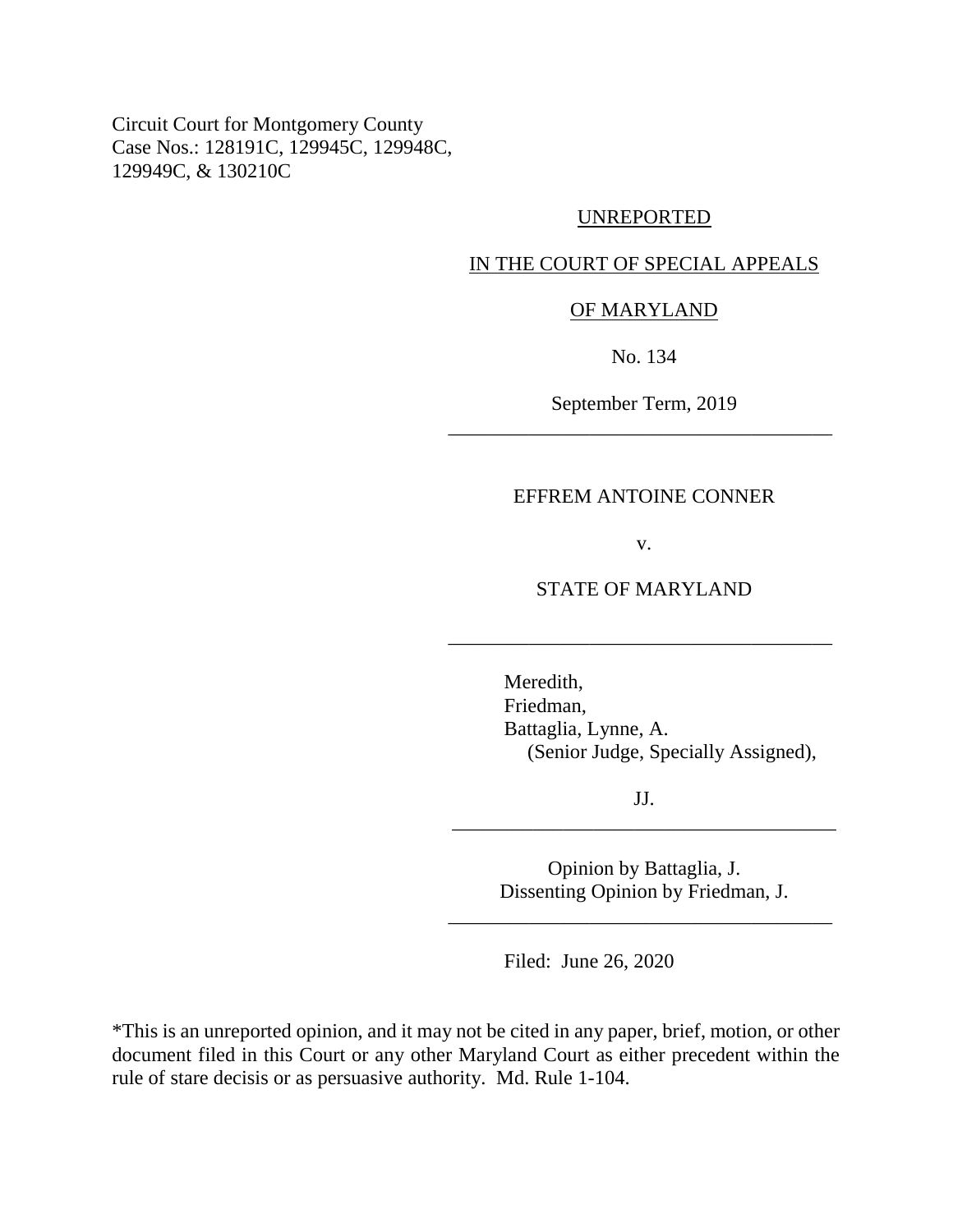— Unreported Opinion — \_\_\_\_\_\_\_\_\_\_\_\_\_\_\_\_\_\_\_\_\_\_\_\_\_\_\_\_\_\_\_\_\_\_\_\_\_\_\_\_\_\_\_\_\_\_\_\_\_\_\_\_\_\_\_\_\_\_\_\_\_\_\_\_\_\_\_\_\_\_\_\_

In 2016, Appellant, Effrem Antoine Conner, entered into a plea agreement which resolved a series of pending theft charges and outstanding violations of probation, all of which stemmed from events that took place in Montgomery County. A judge sitting in the Circuit Court for Montgomery County sentenced him to 15 years' imprisonment, but suspended all of the time and imposed five years' probation, the terms of which included that Conner enroll in and successfully complete the Montgomery Adult Drug Court program.

In 2018, a petition to revoke Conner's probation was filed, alleging that Conner had failed on several occasions to adhere to the requirements of the Drug Court. After a revocation of probation hearing was held, the Honorable John Maloney of the Circuit Court for Montgomery County determined that Conner had violated the terms of his probation and sentenced him to ten years' imprisonment. Conner then filed an application for leave to appeal the revocation to this Court, which we granted; we then transferred the case to the regular appellate docket. Before us, Conner raises the following questions for our review:

1. Whether the Circuit Court erred in denying Appellant's motion seeking recusal of the "Montgomery County Adult Drug Court Judges" in the violation of probation proceeding.

2. Whether the Circuit Court erred in denying Appellant's motion to dismiss certain violation of probation charges based on double jeopardy, res judicata, or collateral estoppel because Appellant had previously been sanctioned by the Drug Court for those violations.

For the reasons that will become clear, we shall affirm.

# **BACKGROUND**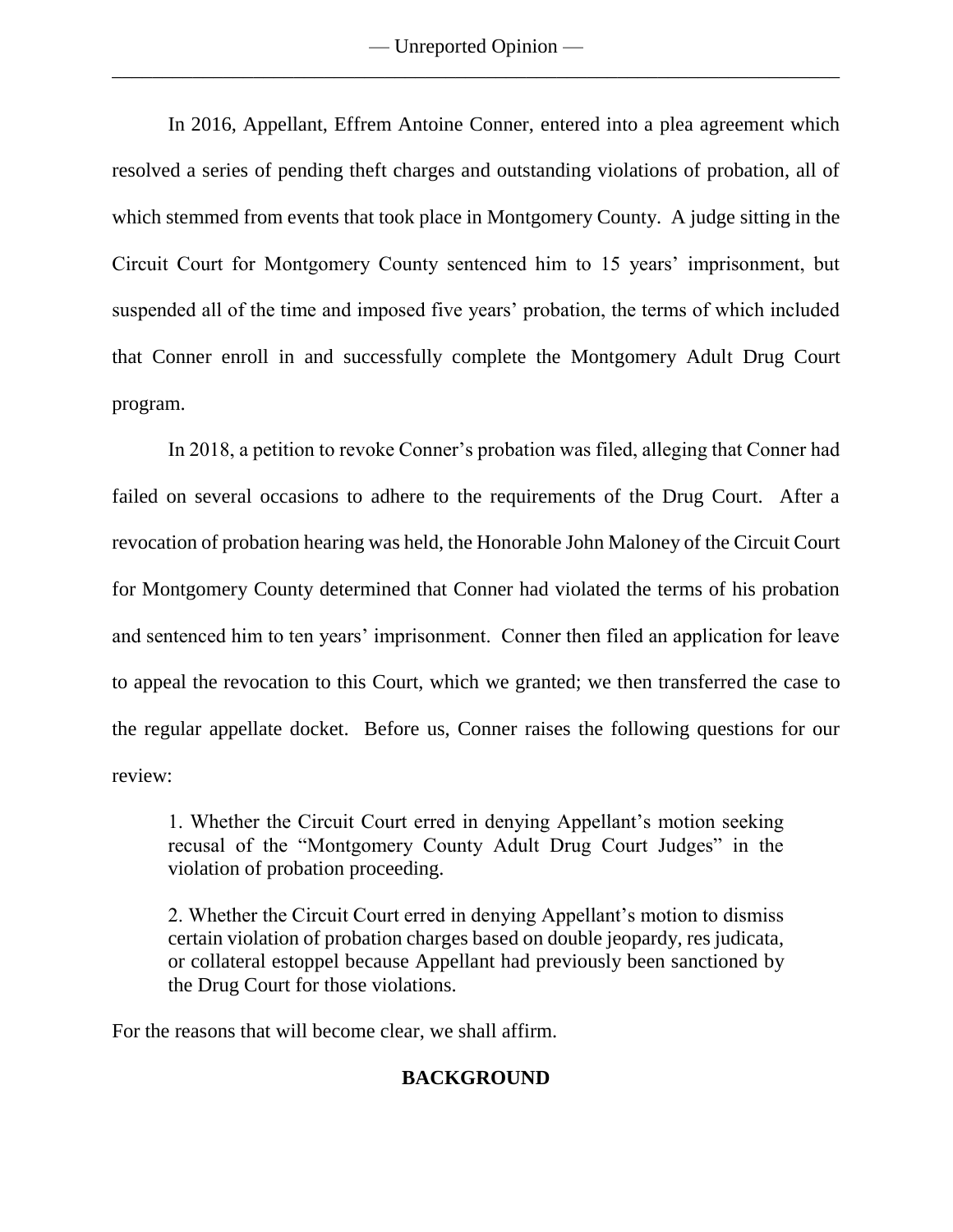Drug Court is a type of "problem-solving court program," a "specialized court docket or program that addresses matters under a court's jurisdiction through a multidisciplinary and integrated approach incorporating collaboration by the court with other governmental entities, community organizations, and parties." Rule 16-207(a).<sup>1</sup> Such programs are intended to address "defendants whose presence in the criminal justice system appears to be traceable, at least in part, to an underlying issue such as substance abuse." *State v. Brookman*, 460 Md. 291, 296 (2018) (footnote omitted).

"[P]articipants in the program are subject to a highly structured probation," rather than incarceration, "that includes treatment and monitoring." *Id.* A typical drug court program is "divided into several phases of diminishing intensity as the participant progresses in accordance with the program's goals" and consists of "frequent status review hearings involving a judge assigned to the program and other court personnel." *Id.* at 296– 97 (footnote omitted).

In *Brookman*, *supra*, 460 Md. 291, the Court of Appeals described such programs as team-based "rather than an adversarial process," and noted that the "key team members" of the program include "the judge (referred to as the team leader), the program coordinator, the prosecutor, defense counsel, case managers, and treatment providers." *Id.* at 301. If a participant violates the terms of the program, that individual may be "punished with a series

<sup>&</sup>lt;sup>1</sup> Amendments to Rule 16-207 were made in 2019, none of which, however, altered the language of the provisions relevant to our discussion of the issues.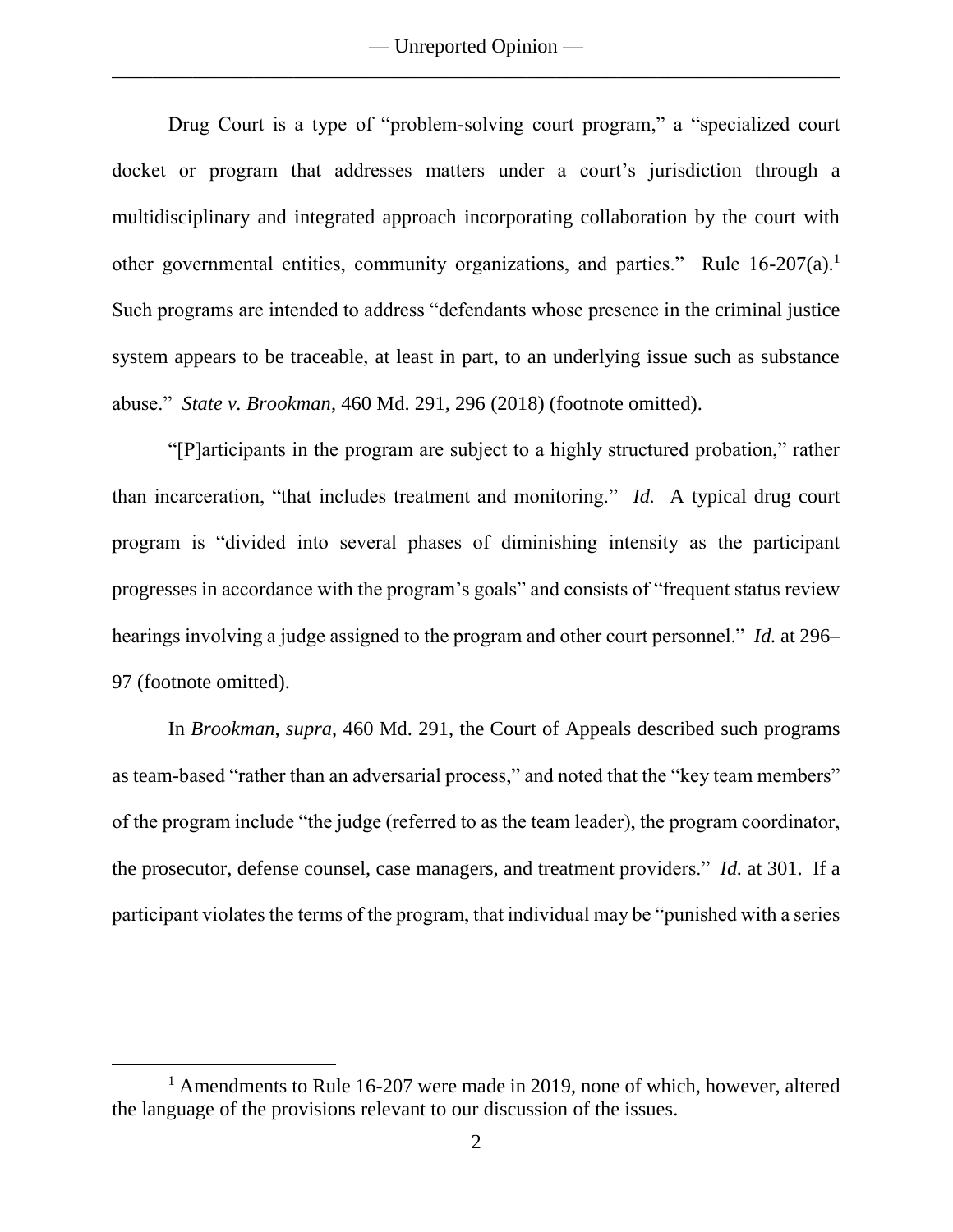of graduated sanctions, some of which derive from the court's coercive powers." *Id.* at 297 (footnote omitted); *see also* Rule 16-207(f).<sup>2</sup>

To be accepted into a drug court program, a participant must sign a written agreement. Rule  $16-207(e)(1)$ . The written agreement must set forth "the requirements of the program," "the range of sanctions that may be imposed while the participant is in the program," and "any waiver of rights by the participant." *Id.* The agreement also must provide "the protocols of the program, including protocols concerning the authority of the judge to initiate, permit, and consider *ex parte* communications pursuant to Rule 18-102.9 of the Maryland Code of Judicial Conduct."<sup>3</sup> *Id.* The Rule requires that, as a further condition of acceptance into the program, the trial court must have a colloquy with the prospective participant, on the record, and, thereafter, explicitly find that the applicant is acting knowingly and voluntarily with respect to entering the program. Rule 16-207(e)(2). In the event a participant is terminated from the program, the Rule also provides any credit

<sup>2</sup> Rule 16-207(f), Immediate Sanctions; Loss of Liberty or Termination from Program, in pertinent part, provides:

If permitted by the program and in accordance with the protocols of the program, the court, for good cause, may impose an immediate sanction on a participant, except that if the participant is considered for the imposition of a sanction involving the loss of liberty or termination from the program, the participant shall be afforded notice, an opportunity to be heard, and the right to be represented by an attorney before the court makes its decision.

<sup>&</sup>lt;sup>3</sup> Rule 2.9 of the Code of Judicial Conduct, currently numbered as Rule 18-102.9, permits a judge serving in a problem-solving court program to "initiate, permit, and consider ex parte communications in conformance with the established protocols for the operation of the program if the parties have expressly consented to those protocols." Rule 18-102.9(a)(6).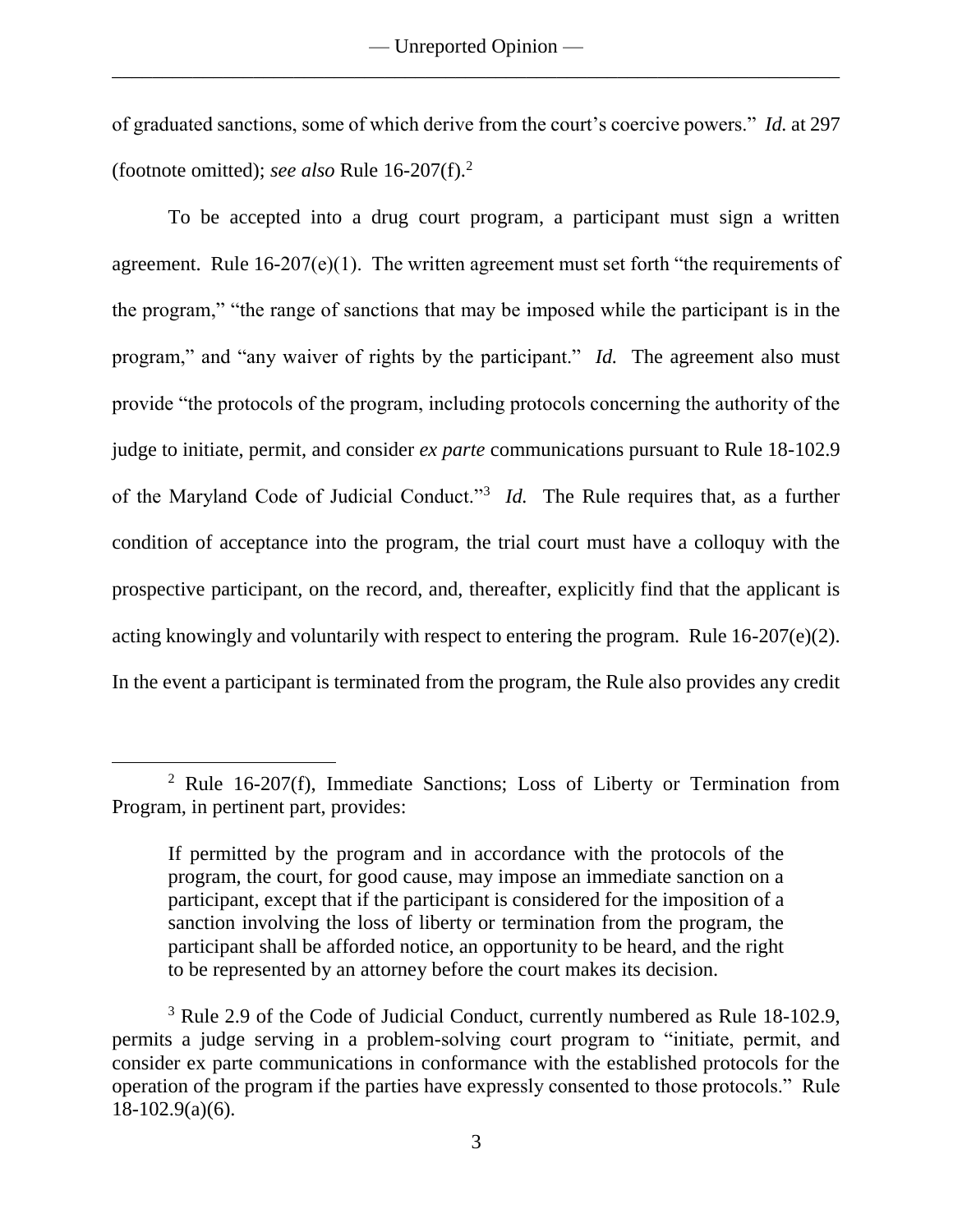— Unreported Opinion — \_\_\_\_\_\_\_\_\_\_\_\_\_\_\_\_\_\_\_\_\_\_\_\_\_\_\_\_\_\_\_\_\_\_\_\_\_\_\_\_\_\_\_\_\_\_\_\_\_\_\_\_\_\_\_\_\_\_\_\_\_\_\_\_\_\_\_\_\_\_\_\_

for time spent incarcerated as a sanction for any program violation must be credited against any period of incarceration to be served following the termination of the participant's involvement. Rule 16-207(g).

The Montgomery County Adult Drug Court Program, established by the Circuit Court for Montgomery County in December 2004, "is a comprehensive, voluntary treatment program for adult offenders suffering from drug and alcohol dependence." Montgomery County Circuit Court, *Overview of the Adult Drug Court Program*, https://www.montgomerycountymd.gov/cct/drug-court.html, last visited June 17, 2020 [*archived at* https://perma.cc/AP3G-5G6F]. The objective of the Montgomery County program is "to reduce recidivism by providing intensive services and supervision to address substance dependence and criminal thinking." *Id.* A defendant may be accepted in the program as a condition of probation following a guilty plea or as a consequence of being charged with a violation of probation. *See id.* Upon successful completion of the program, a participant is eligible for release from probation.

In September of 2016, Conner, the Appellant herein, as a condition of his probation, executed the Montgomery County Adult Drug Court agreement, the provisions of which, relevant to the grounds for the revocation of his probation, included:

- I agree to attend a **minimum** of three (3) recovery meetings per week for ever week that I am in Drug Court unless incarceration or inpatient treatment prevents me from doing so.
- I will be on time for all substance abuse treatment groups, appointments, and court appearances. Failure to appear for any of these obligations could lead to the issuance of a bench warrant.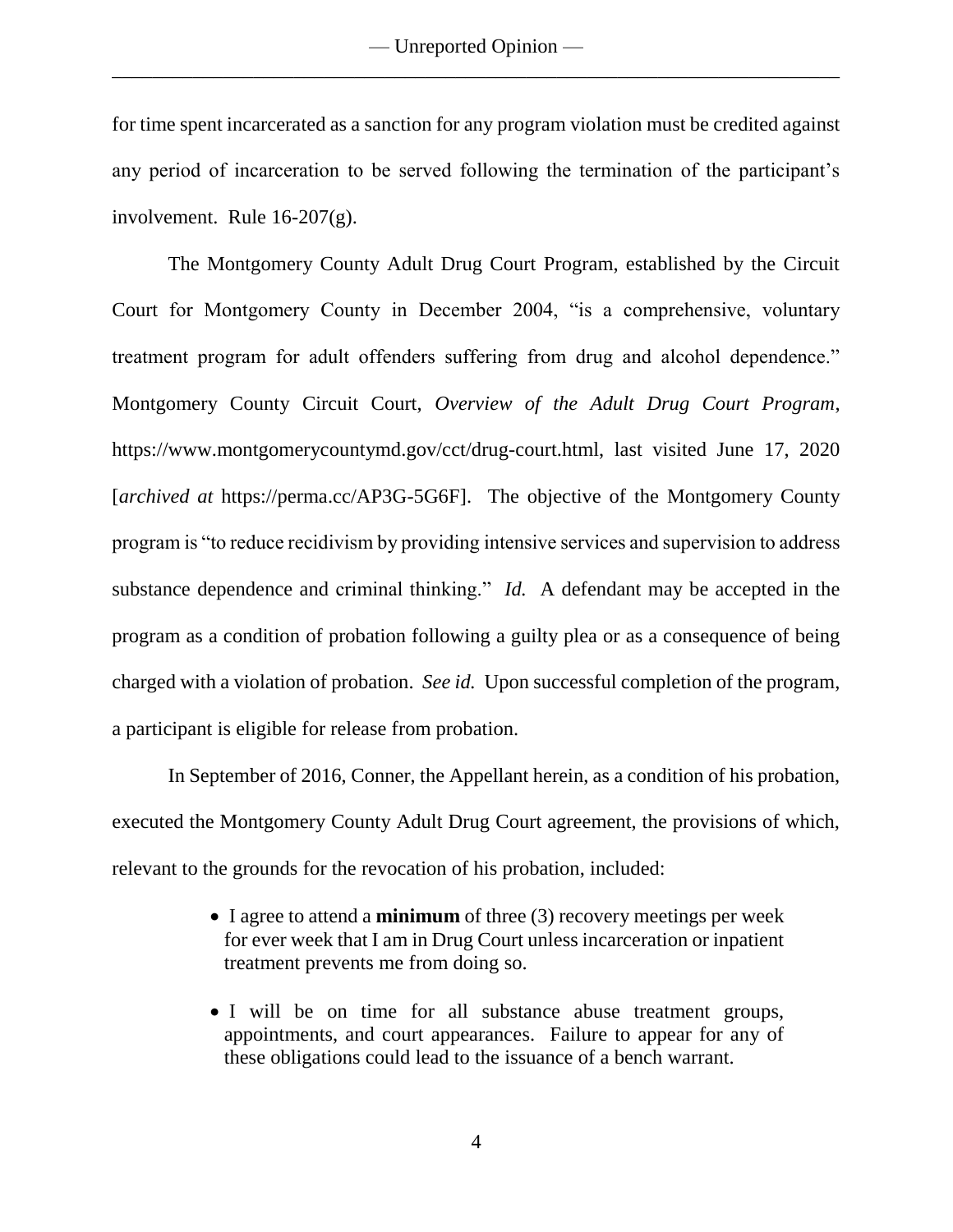- I agree that I will not use, possess, or knowingly associate with any person who uses or possesses any controlled substance or illegal drug including, but not limited to, cocaine (powder, base, or "crack"), opiates, heroin, methadone, buprenorphine, methamphetamines, benzodiazepines, K2, MDMA, psilocybin, butane hash, or LSD.
- I agree that I will not use or possess alcohol or marijuana or any other substance that will compromise my sobriety. I understand that using or possessing any of these substances will result in a violation of the terms of my probation.
- I understand that I can be asked to report for drug and alcohol testing at any time while I am a Drug Court participant and that my failure to report will result in a sanction by the Court.
- I also understand that any attempt to falsify a drug and alcohol test, including dilution, is grounds for termination from drug court.
- I understand that Drug Court imposes graduated sanctions for lack of compliance with program requirements, including incarceration. I have the right to request and have a formal adversarial hearing before the imposition of a sanction of incarceration or before being terminated from Drug Court.
- I understand that if I fail to complete Drug Court, the court will terminate me from the program and sentence me in accordance with the law.

(Emboldened in original). Conner also signed a "Consent for Disclosure of Confidential Alcohol and Drug Abuse Treatment and Related Medical Information" form, in which he agreed that "ongoing verbal and written communication about" his compliance with the program could be shared with individuals and agencies involved with the Adult Drug Court Program.<sup>4</sup> The Consent form further provided:

 $\overline{a}$ 

(continued . . .)

<sup>&</sup>lt;sup>4</sup> The "Consent for Disclosure and Confidential Alcohol and Drug Abuse Treatment and Related Medical Information" form signed by Conner provided that any communication about his compliance with the program's requirements would be shared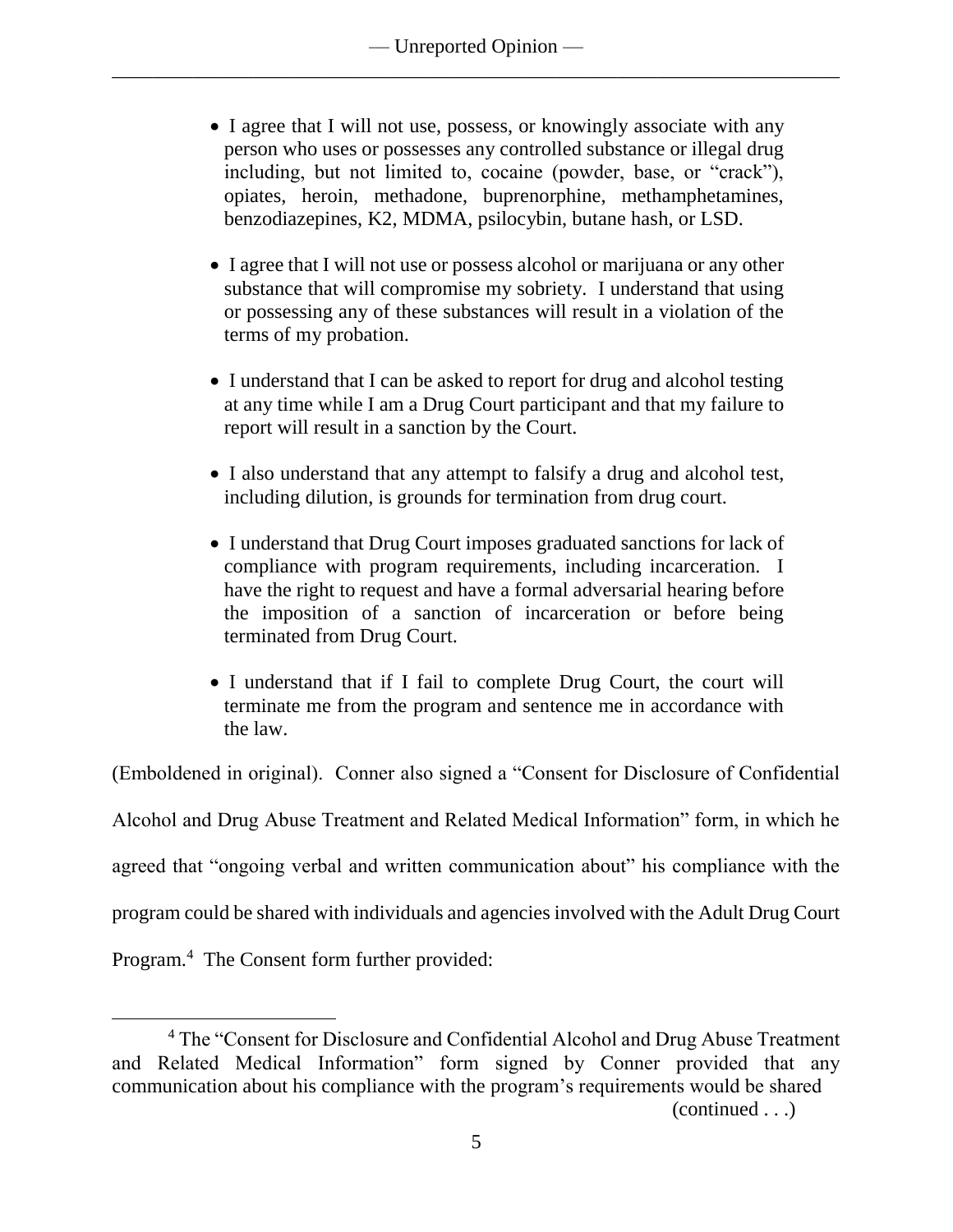- I understand that information about my medical status, mental health and/or drug treatment status, my arrest history, my levels of compliance or non-compliance with the conditions of my Drug Court participation (including the results of urinalysis or other drug screening tools) and other material information will be discussed and shared among members of the Drug Court Team.
- I further understand that summary information about my compliance or non-compliance will be discussed in open court, specifically, whether I have attended all meetings, treatment sessions, the results of urinalysis or other testing as required, and the disclosure of my compliance or non-compliance with the terms and conditions of my probation as defined by the Court.

Initially, Conner was remanded to the Montgomery County Detention Center Pre-

Release Center for nine months, but was later committed to an inpatient facility before the

expiration of those nine months. Between October of 2016 and January of 2018, Conner,

on several occasions, tested positive for drugs or alcohol or had submitted urine samples

with low levels of creatinine,<sup>5</sup> which had resulted in various other drug court sanctions,

including additional periods of incarceration and other reprimands by the Drug Court.

In 2018, a Revocation of Probation petition was filed, alleging that Conner had

violated multiple terms of the Drug Court program by: testing positive for cocaine on three

<sup>(</sup>continued . . .)

with the Montgomery County Circuit Court, including judges and support staff, Montgomery County Department of Health and Human Services staff, Maryland Treatment Centers, Montgomery County State's Attorney's Office, Office of the Public Defender or private defense counsel, Maryland Department of Parole and Probation, among others.

<sup>&</sup>lt;sup>5</sup> "A low creatinine level may be an indication that a participant in [a drug court] program has attempted to defeat a urinalysis test for illicit drugs by consuming an excessive amount of water to dilute the participant's urine." *State v. Brookman*, 460 Md. 291, 302 n.13 (2018).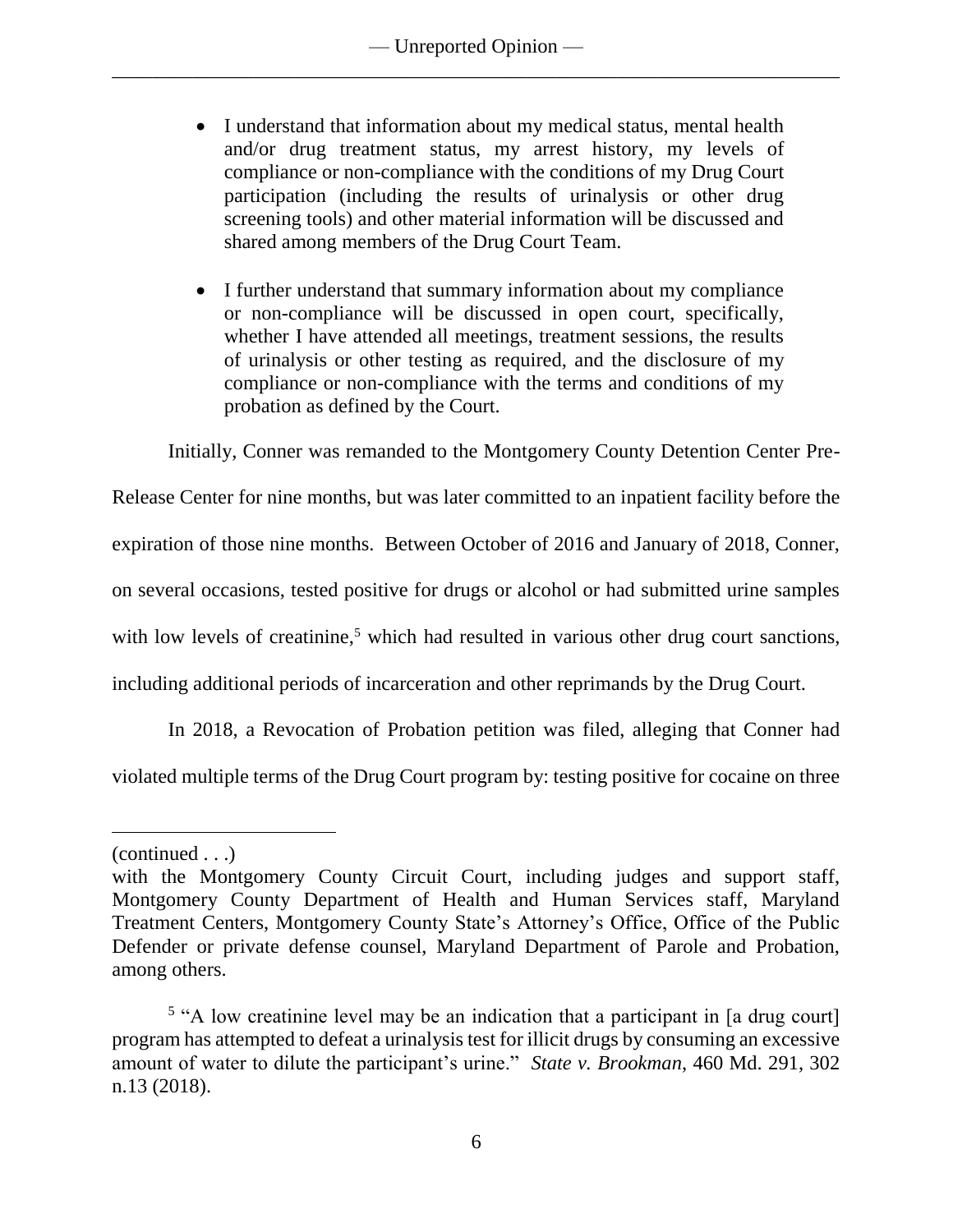occasions; admitting to alcohol consumption on two occasions; failing to attend treatment on one occasion; providing urine samples with low creatinine levels on six occasions; testing positive for ethyl glucuronide on one occasion<sup>6</sup>; failing to contact his case manager as required on one occasion; attempting to falsify a urine sample; and failing to comply with all conditions of the Adult Drug Court Program. After having determined that Conner did, indeed, violate the terms of his probation as a drug court participant, Judge Maloney sentenced him to incarceration. Conner, before us, does not challenge the Judge's violation findings but contends that it was error for Judge Maloney to have presided over the violation of probation proceeding because of his role as a drug court judge.<sup>7</sup>

# **DISCUSSION**

Conner argues that Judge Maloney erred in denying his pre-hearing "Motion to Recuse the Montgomery Adult Drug Court Judges"<sup>8</sup> from presiding over his violation of

 $\overline{a}$ 

 $<sup>7</sup>$  Because Judge Maloney was the only Drug Court Judge to entertain arguments</sup> and rule on Conner's recusal motion, and because Conner failed to proffer any allegations specifying any other Drug Court Judges, our determination herein is limited to the record before us, obviously. It is unclear from the record whether Judge Maloney presided over any or all of Conner's other drug court violation hearings.

<sup>6</sup> Ethyl glucuronide, or "ETG," a "minor non-oxidative hepatic metabolite of ethanol," when assessed in urine, "can detect alcohol use for up to five days depending on the cutoff level used and the amount of alcohol consumed." McDonell, Michael G. et al., *Using Ethyl Glucuronide in Urine to Detect Light and Heavy Drinking in Alcohol Dependent Outpatients*, 157 DRUG AND ALCOHOL DEPENDENCE 184-7 (2015), https://www.ncbi.nlm.nih.gov/pmc/articles/PMC4663163/ [*archived at* https://perma.cc/3Q5J-BKV8].

<sup>&</sup>lt;sup>8</sup> At the time of the motion's filing, four of the twenty-four judges of the Montgomery County Circuit Court presided over Adult Drug Court proceedings.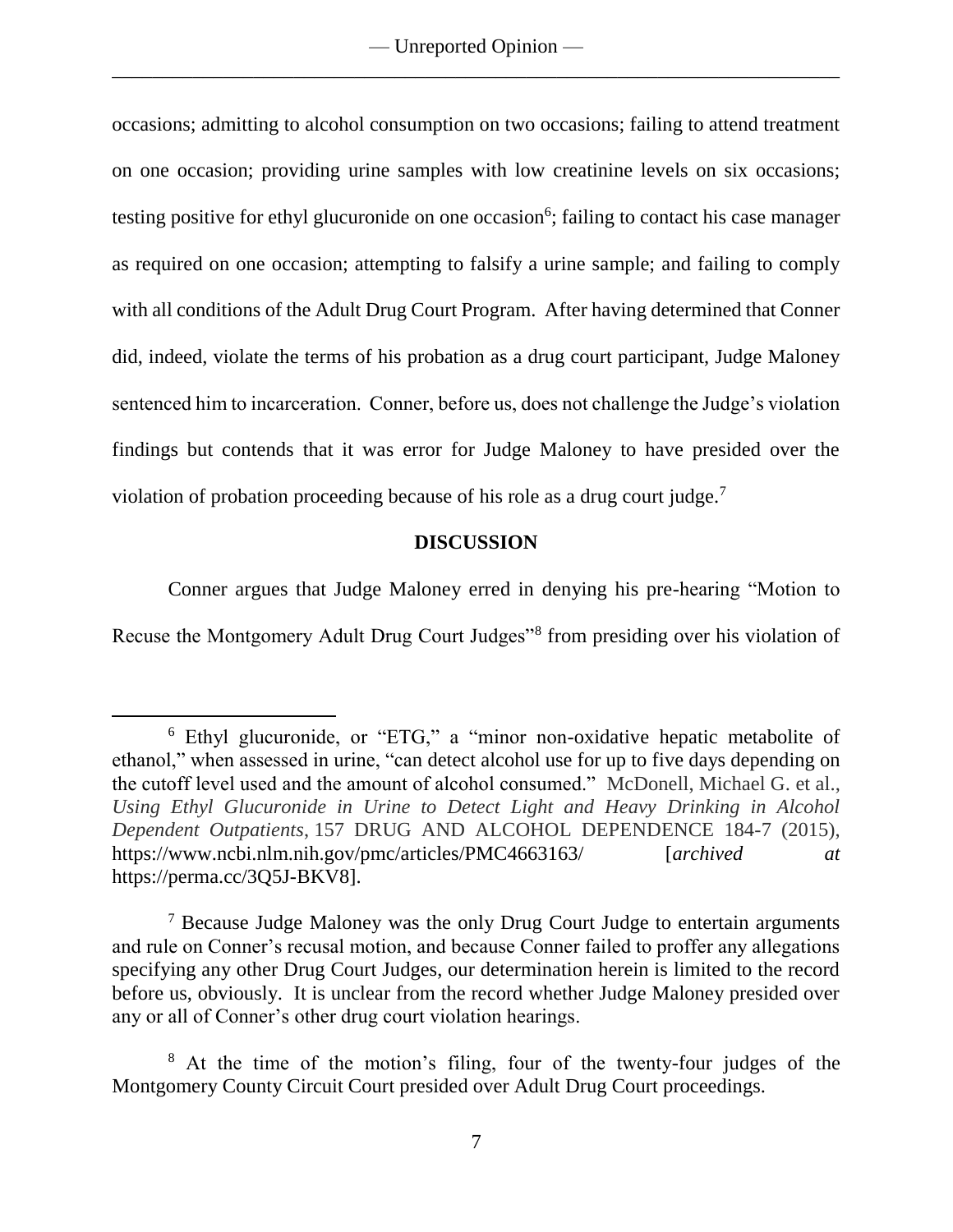probation hearing. In his motion, Conner posited that the Drug Court Judges should not adjudicate petitions for probation revocation involving the program's participants, because, as members of the Drug Court team, they are privy to information about the participants which would call into question their impartiality to decide such matters. Additionally, Conner proffered e-mails circulated among the Drug Court team, on which Judge Maloney had been copied, relaying incidents in which Conner was reported to have acted in derogation of the terms of the Drug Court agreement, contending that such exposure further compromises the impartiality of Judge Maloney to preside over his probation revocation hearing. Conner argued that such "extrajudicial communications regarding the disputed facts to be decided" at the violation of probation hearing would deny him "the presumption of innocence and create an appearance of impropriety inconsistent with his fundamental right for a fair trial."

Before the hearing, Judge Maloney denied the motion for recusal, but set forth his understanding of the nature of recusal and the need for evidence to support the State's case:

[T]he Court does take motions for recusal very seriously . . ..

And [Rule] 16-207, even indicates, which is the problem-solving court rule that the Court should be sensitive to any exposure or ex parte communication or inadmissible evidence that the judge may receive while participant was in the Drug Court Program,<sup>[9]</sup> and I'm sensitive to that, but sees from these e-mails the best I have is allegations.

 $\overline{a}$ 

(continued . . .)

<sup>&</sup>lt;sup>9</sup> Judge Maloney, denying Conner's motion for recusal, refers to the Committee Note associated with Rule 16-207(f), *supra* note 2, which states:

In considering whether a judge should be disqualified pursuant to Rule 18- 102.11 of the Maryland Code of Judicial Conduct from post-termination proceedings involving a participant who has been terminated from a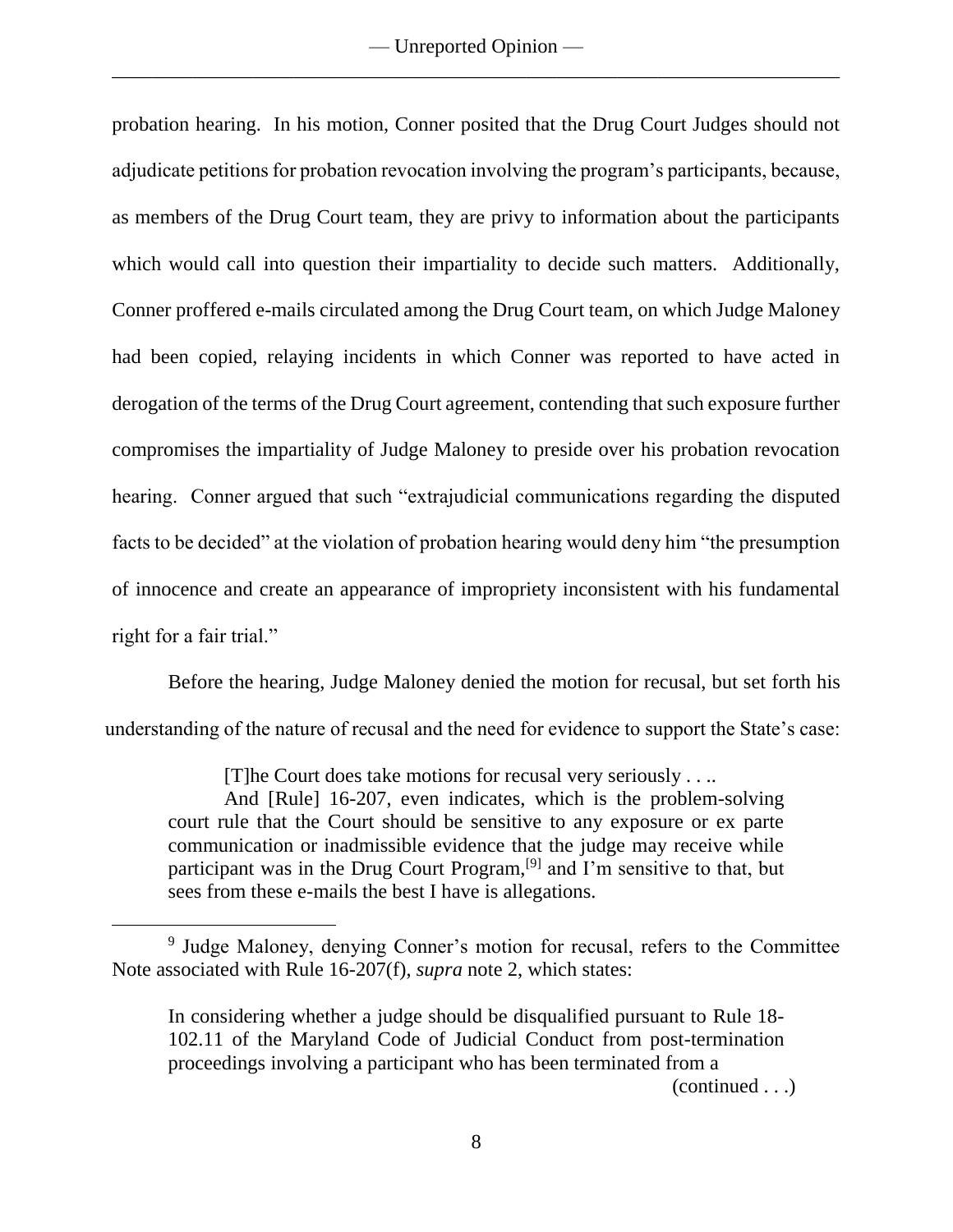I'm going to direct the State not to have Mr. Stewart [the supervisory therapist for the drug court] hearsay whether it's for the reason counsel pointed out in her objection, or firsthand knowledge, or because of this recusal motion, but I want the firsthand knowledge witness as to that one of the twenty-four or twenty-five however you count allegations, and I'd direct that person to be present.

Judge Maloney addressed concerns about e-mails that he might have seen about Conner's

involvement in the drug court program, but noted that they would not impact his ability to

be impartial at the violation of probation hearing:

I do not know that person. It's again, secondhand statements. I would have to read these e-mails again. To be honest, I hadn't seen them since July. I most likely did read them, or I had my secretary count for the month of October how many Drug Court e-mails there are. She had 190. That does not include individual ones I have with just attorneys about matters, or just with the case manager, just with fellow judges, or some combination thereof, and I can't remember really many with treatment. It's just not the nature of Drug Court that I e-mail his treatment, with one exception I ask for information about graduation, if they have anything I should say about them when somebody's graduating, but, otherwise, it's just not the nature of how Drug Court works that the Court contacts treatment.

Again, as I've already said for the record, I didn't remember these emails. This motion is what made me remember it. The only concerning part about a treatment provider saying the name of the witness whose name I can't remember, what's the name? . . . . Mr. Correa is the best. I don't know what that means how you're the best urine collector, but I don't think that goes to credibility.

And, likewise, again, this Court often has probation agents that the Court's worked with for 15 or 20 years. As to this one allegation of the twenty-four allegations, I'll be hearing from a witness I've never seen before,

 $\overline{a}$ 

Rule 16-207(f), *Committee Note*. It is important to note, however, that not only was Judge Maloney sensitive to the caution contained in the Committee Note but the Note implicates only post-termination proceedings involving a former drug court participant.

<sup>(</sup>continued . . .)

problem-solving court program, the judge should be sensitive to any exposure to ex parte communications or inadmissible information that the judge may have received while the participant was in the program.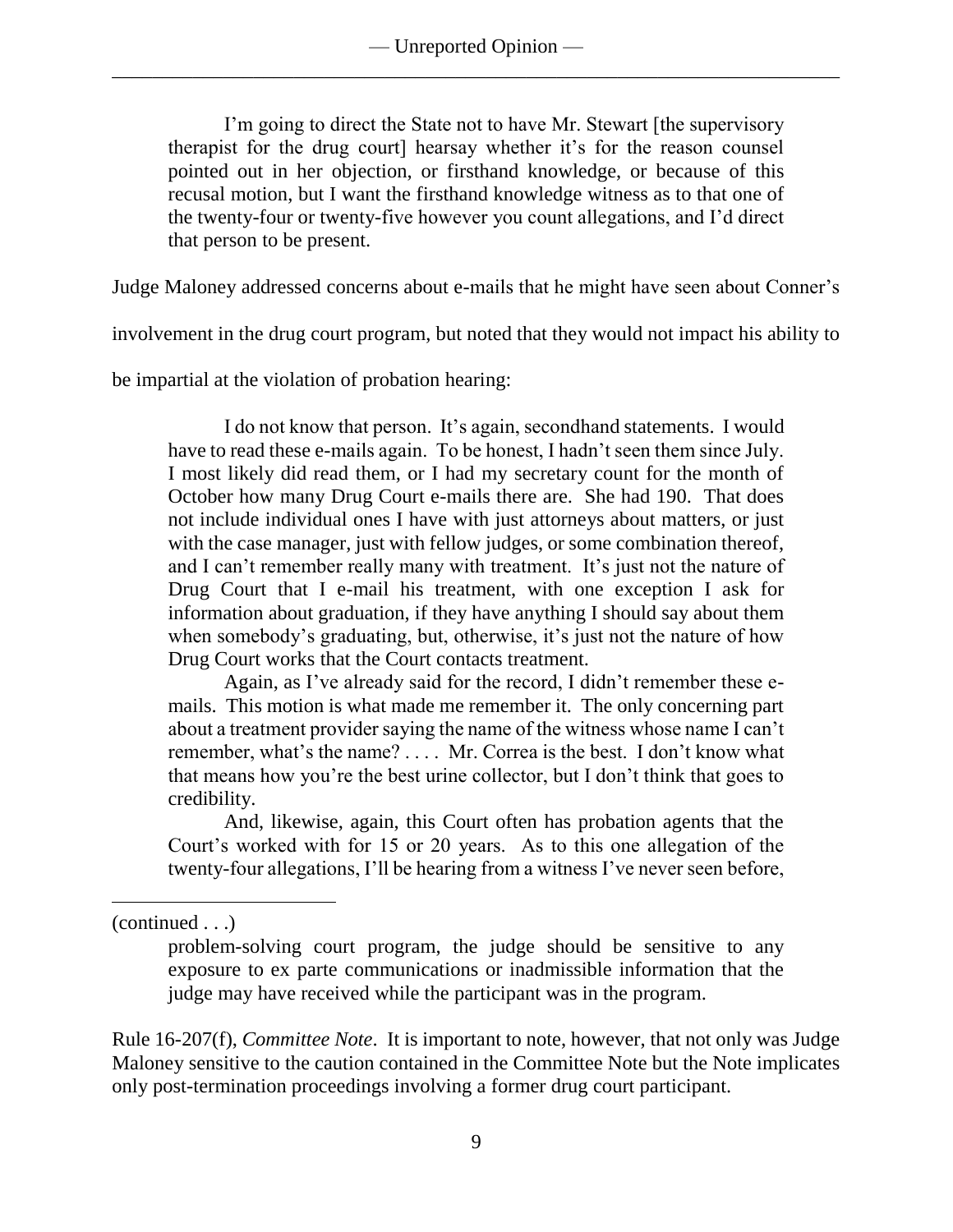and I can equally judge the credibility of this witness, I believe, and Mr. Conner as to that one of twenty-four allegations.

Judge Maloney further explained that to require a Drug Court Judge to recuse from every

hearing involving a sanction for a participant's violation of the drug court program would

create "complete havoc":

 $\overline{a}$ 

And the Court is also cognizant of its duty to recuse itself when appropriate. And there's another judicial canon that says the Court should not recuse itself, and do what cases are assigned to it when recusal is not appropriate. Now, where that falls in, but it's a window the Court has the dual obligations, and I think this falls into the case assigned to me that I should do. And I think I've pointed out in our colloquy that I've been concerned about the complete havoc that if it has to be done in this case what would happen on every sanction hearing, which are countless throughout the years.

We have 80 plus or minus 10, because people are always coming in and out of Drug Court participants, and their sanction hearing weekly, and violations often, though I'm not going to put a number on it, and to have to send those out to other judges, and then to come back, I don't know how that would possibly work to be honest with you.

The whole point about sanctions and, as the  $Carnes$  case,  $[10]$  the reason I'm making that is because the Carnes case makes it sound like sanctions are mini-violations, or another form of violation of probation that would hurt the treatment modality of immediate sanctions, which help in the addressing of addition as every treatment of this disease have pointed to.

And the whole nature of Drug Court is about - - well, there's many aspects to it. I'll tell you the one that applied to me when I was doing training for that they taught us that people that graduate, and successfully go through it, the relationship with the judges one of the greatest things that helped them graduate, and my thinking, as well, on that. That's how I can use this job that I have for greater good, and help people with this awful addiction. I can't think of a better use of this job that I have.

And I point that out, because we have to - - the judge would lose that ability if we have to have recusal at every time there is any sanction, again, there's a carrot and a stick often in Drug Court. We do encouragement, and it is done informally; you can't get around that. We talk amongst each other, we try to build a relationship with people, and I've had conversations, if we look back, with Mr. Conner I can guarantee. Sometimes these conversations

<sup>10</sup> *State v. Brookman & Carnes*, 460 Md. 291 (2018).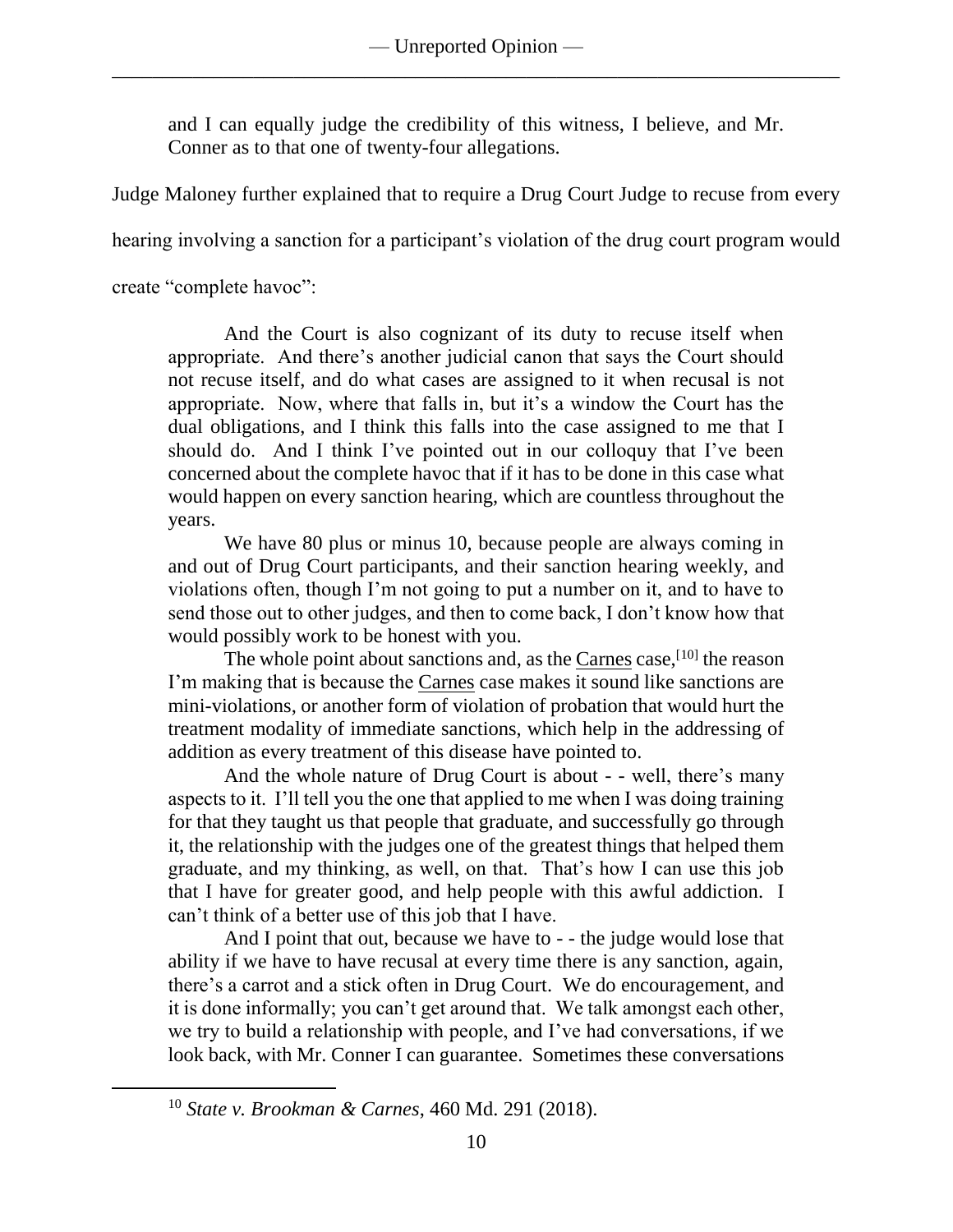take every form, but, at the end of the day is try to encourage them to be upfront and honest with their disease, and to embrace change, and to change their drug habits, criminal habits into productive, healthy lives.

Judge Maloney also recognized, however, that circumstances could exist in other cases where it would be "appropriate" for a Drug Court Judge to recuse, but that Conner's case was not one of them, as he only had allegations of violations before him, about which he would receive evidence at the probation revocation hearing:

We'll be graduating 10 people next Wednesday who have done that. And we're hoping Mr. Conner will be one of those people. Again, I don't know what the future holds down the road anytime, but I just don't find – there will be cases I think when recusal would be appropriate in Drug Court. I just don't think this is that case, because I don't think the allegations and the facts disputed, again, I don't know what I'm going to hear, but it sounds like two different people, two different versions, and it might just be nothing with other allegations that are already addressed. And that's an interesting double jeopardy argument. Again, that's not in front of me today. So, I'll deny the motion to recuse at this point.

At the hearing that ensued, three witnesses testified: Jocelyn O'Rourke, a Drug Court Case Manager who had monitored Conner's compliance with the program's requirements; Larry Stewart, the Manager of the Drug Court Treatment Program for Montgomery County; and Minor Correa Cardinal, a Community Service Aid with the Montgomery County Department of Health, who managed the Drug Court's urinalysis testing. The State also introduced urinalysis-test results and Conner's "Drug Court Case Management Summary," which detailed instances in which Conner had failed to adhere to the conditions of his probation. Judge Maloney then determined that, Conner, based upon the testimonial and documentary evidence introduced, had violated the conditions of his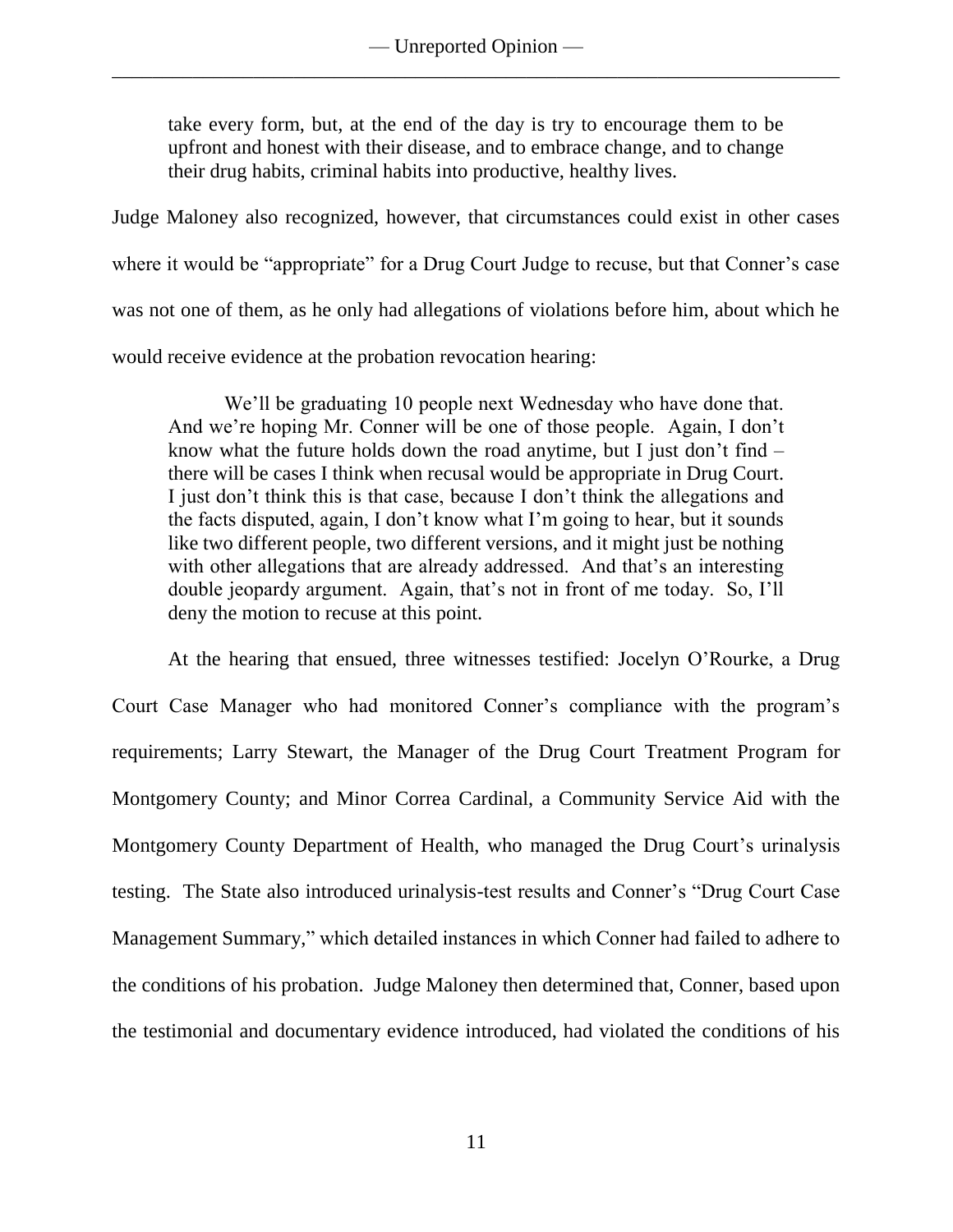probation and sentenced him to a total of ten years' imprisonment based upon his previous guilty pleas, but gave him credit of 477 days for time served.

"It is well settled in Maryland that fundamental to a defendant's right to a fair trial is an impartial and disinterested judge." *Jefferson-El v. State*, 330 Md. 99, 105 (1993) (citations omitted). "A fair and impartial trial is a judicial process by which a court hears before it decides; by which it conducts a dispassionate inquiry and renders judgment only after receiving evidence." *Id.* at 106 (quoting *Spence v. State*, 296 Md. 416, 423 (1983)). There are times, however, when, "to protect the defendant and the public's right to a fair trial, and to ensure that the trial judge's impartiality cannot reasonably be questioned, the judge must remove himself from sitting as the trier of fact." *Smith v. State*, 64 Md. App. 625, 633 (1985) (citations omitted). Although the "full sweep of constitutional due process does not extend to probation revocation hearings, part of the process that is due in these proceedings is the right to an impartial tribunal." *Id.* (citing *Morrissey v. Brewer*, 408 U.S. 471, 489, 92 S. Ct. 2593, 2604, 33 L.Ed.2d 484 (1972) and *Gagnon v. Scarpelli*, 411 U.S. 778, 782, 93 S. Ct. 1756, 1759, 36 L.Ed.2d 656 (1973)).

In considering the circumstances in which recusal may be warranted, the Court of Appeals has referred to Canon 3C of the Maryland Code of Judicial Conduct, previously codified as Maryland Rule 1231,<sup>11</sup> but currently numbered as Rule 18-102.11. *See Boyd* 

 $\overline{a}$ 

(continued . . .)

<sup>11</sup> In 1990, when *Boyd v. State*, 321 Md. 69 (1990) was decided, the predecessor to Rule 18-102.11 provided, in pertinent part:

<sup>(1)</sup> A judge should not participate in a proceeding in which the judge's impartiality might reasonably be questioned, including but not limited to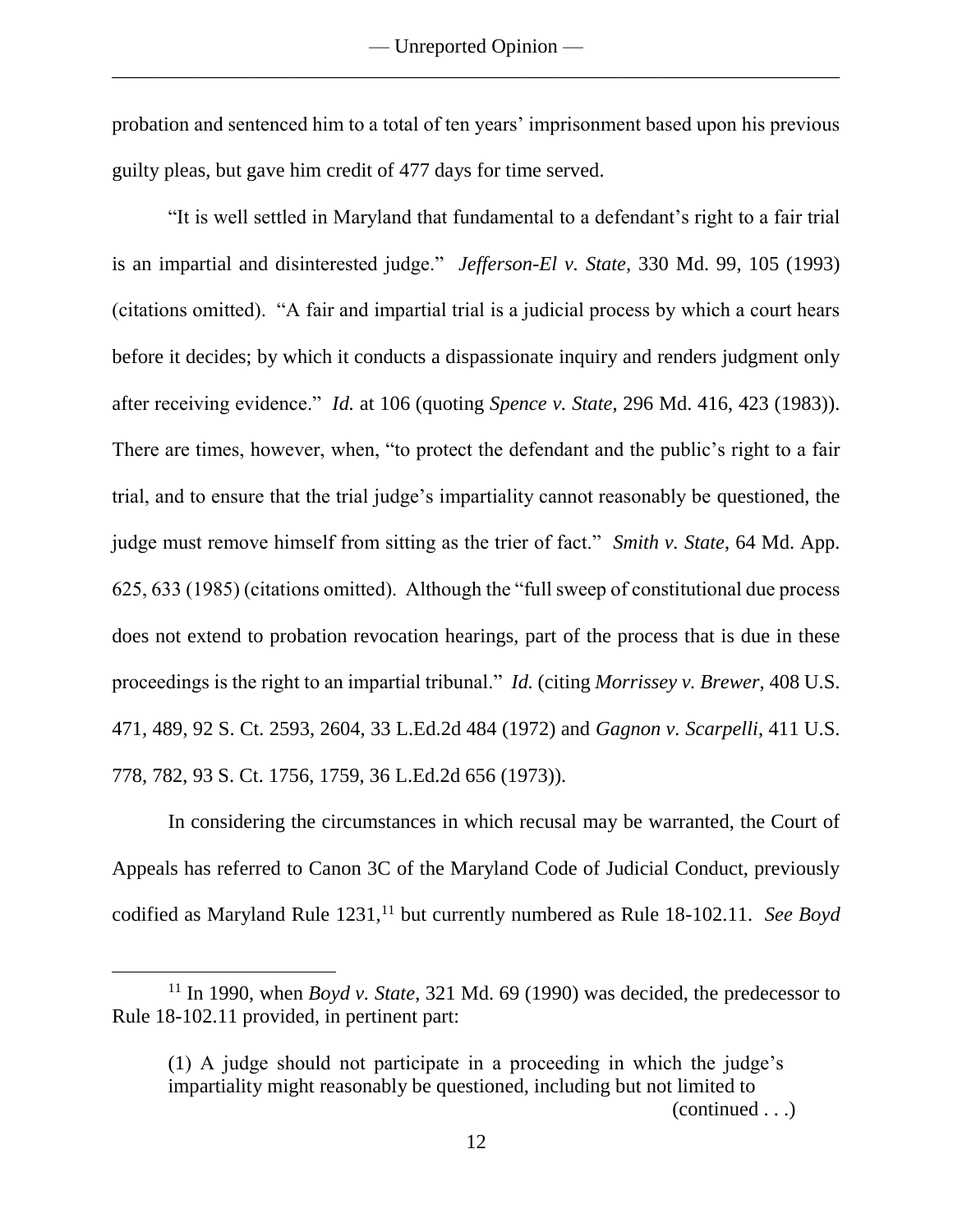*v. State*, 321 Md. 69 (1990). Rule 18-102.11, which Conner argues required Judge Maloney's recusal, now provides in part:

(a) A judge shall disqualify himself or herself in any proceeding in which the judge's impartiality might reasonably be questioned, including the following circumstances: (1) The judge has a personal bias of prejudice concerning a party or a party's attorney, or personal knowledge of facts that are in dispute in the proceeding.

The Court of Appeals has interpreted the Rule so as to not "require a trial judge, who has presided over a prior case, involving the same defendant or incident, automatically to recuse him or herself from presiding over a subsequent trial involving the defendant." *Jefferson-El*, 330 Md. at 106–07 (citations omitted). "This is so because there is a strong presumption in Maryland . . . and elsewhere, . . . that judges are impartial participants in the legal process, whose duty to preside when qualified is as strong as their duty to refrain from presiding when not qualified." *Id.* at 107 (citations omitted). A judge's decision

<sup>(</sup>continued . . .)

instances where:

<sup>(</sup>a) the judge has a personal bias or prejudice concerning a party, or personal knowledge of disputed evidentiary facts concerning the proceeding[.]

Maryland Rule 1231, Canon 3C of Maryland Code of Judicial Conduct. The Rule has been renumbered and amended a number of times since 1990 with its las amendment occurring in 2017. Rules Order (June 20, 2017); Rules Committee, One Hundred Ninety-Three Report at 57 (Apr. 17, 2017), https://mdcourts.gov/sites/default/files/rules/reports/193rdreport.pdf [*archived at*  https://perma.cc/J27N-L67E]. Its present essence is the same as that described in *Boyd*.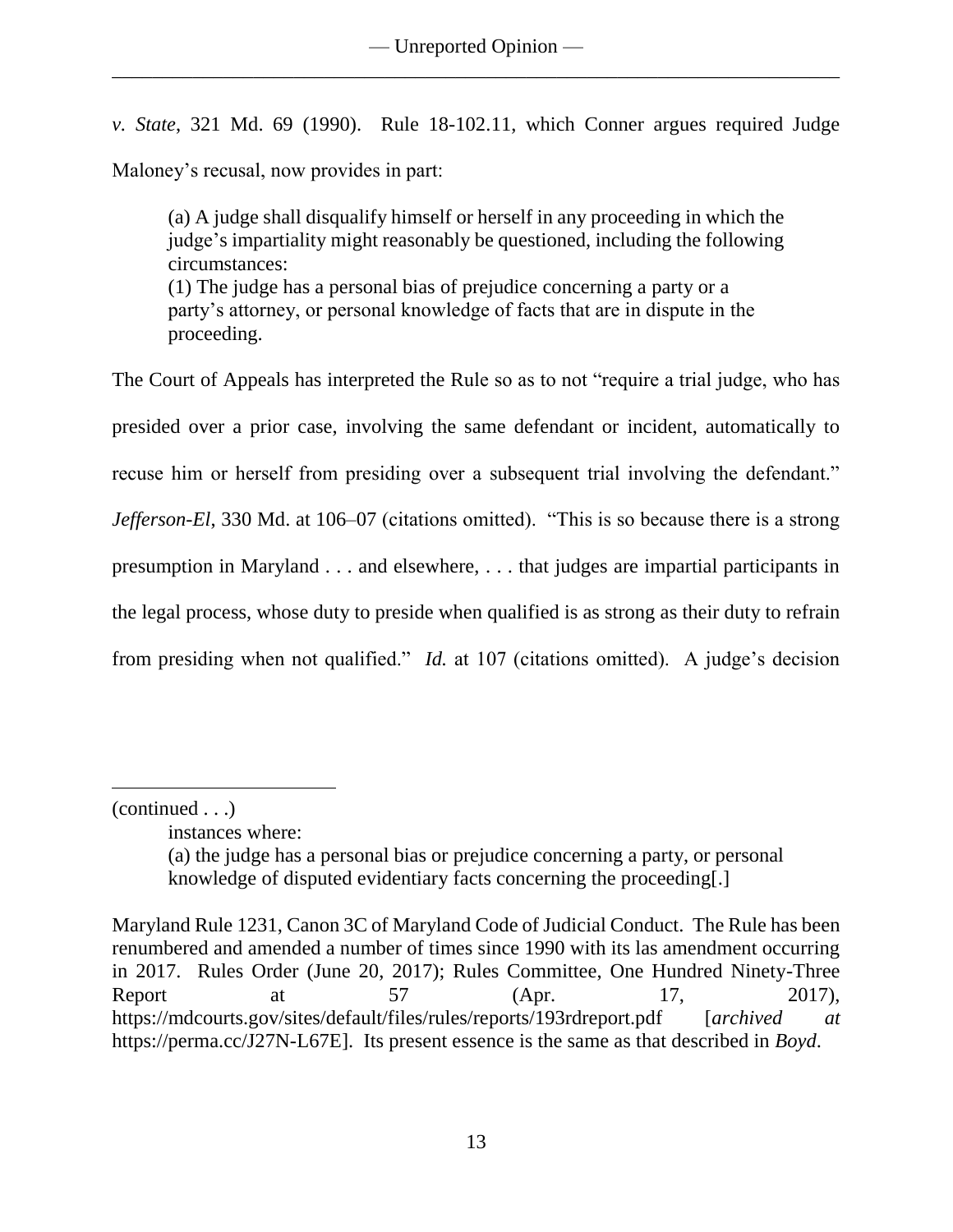regarding recusal, therefore, is discretionary and "the exercise of that discretion will not be overturned except for abuse." *Id.* (citations omitted).

"To overcome the presumption of impartiality, the party requesting recusal must prove that the trial judge has 'a personal bias or prejudice' concerning him or 'personal knowledge of disputed evidentiary facts concerning the proceedings." *Id.* (quoting *Boyd*, 321 Md. at 80). Only "bias, prejudice, or knowledge derived from an extrajudicial source is 'personal.'" *Id.* (citations omitted).Conversely, where "knowledge is acquired in a judicial setting, or an opinion arguably expressing bias is formed on the basis of information 'acquired from evidence presented in the course of judicial proceedings before him,' neither that knowledge nor that opinion qualifies as 'personal.'" *Id.* (quoting *Boyd*, 321 Md. at 77). The Court of Appeals has made it clear that, in the context of a request for a judge to recuse:

the test to be applied is an objective one which assumes that a reasonable person *knows and understands all the relevant facts*. . . . Like all legal issues, judges determine appearance of impropriety—not by considering what a straw poll of the only partly informed man-in-the-street would show—but by examining the record facts and the law, and then deciding whether a reasonable person knowing and understanding all the relevant facts would recuse the judge.

*Boyd*, 321 Md. at 86 (quoting *In re Drexel Burnham Lambert Inc.*, 861 F.2d 1307, 1313 (2d Cir. 1988), *cert. denied*, 490 U.S. 1102, 109 S. Ct. 2458, 104 L.Ed.2d 1012 (1989)) (emphasis in original).

Against that backdrop, Conner contends that it was error for Judge Maloney, who had participated in various aspects of his drug court participation, to then rule on the allegations of his violating his probation. He posits that Judge Maloney erroneously relied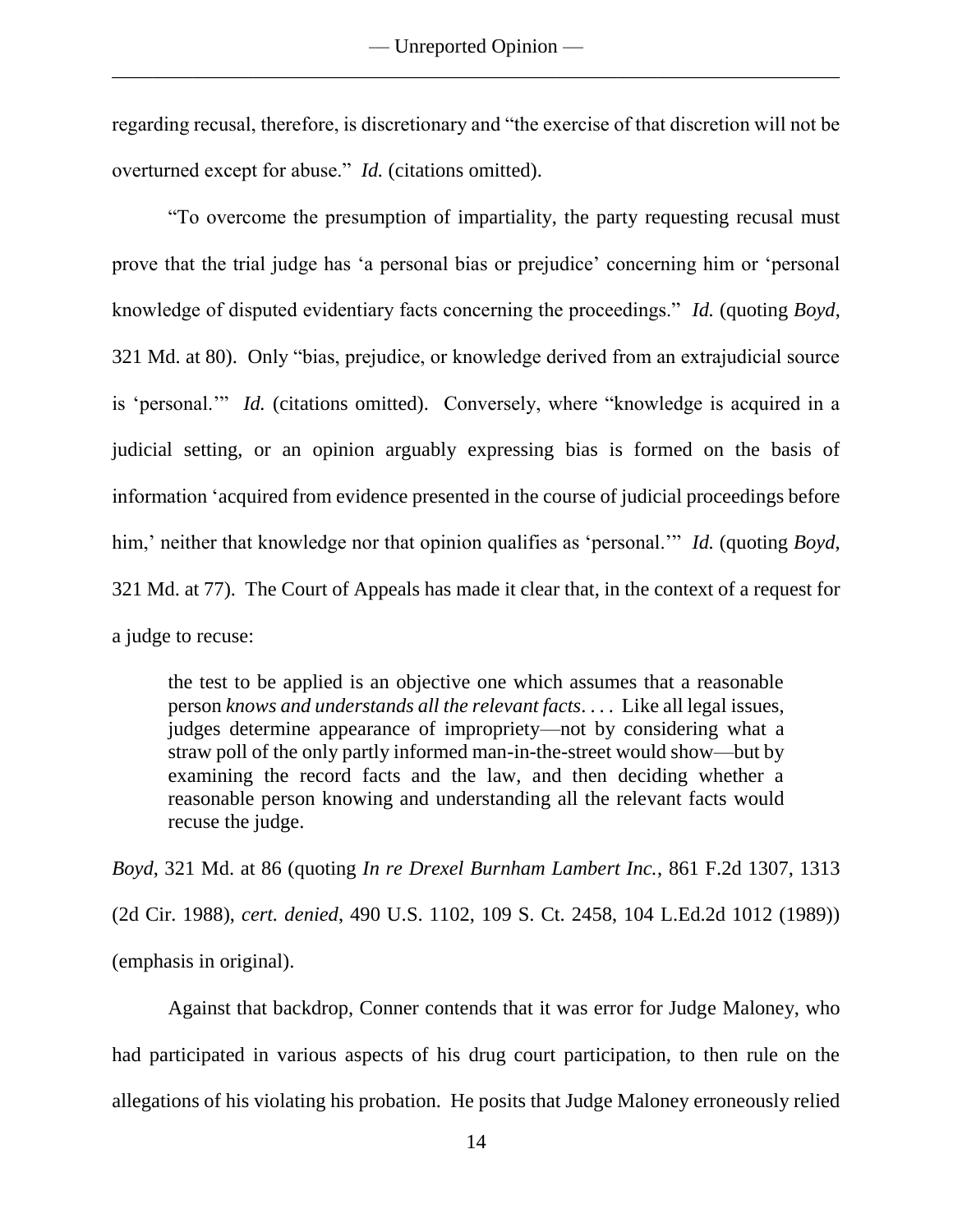on personal knowledge of facts he gained from drug court team meetings and that the judge erroneously considered his admissions of drug-use relapses made as part of the treatment process. Accordingly, Conner argues, when a judge who supervises drug court proceedings presides over a violation of probation proceeding involving a drug court participant an appearance of impropriety is created that has a "chilling effect of collaboration and candor necessary for drug court to succeed."

The State, conversely, argues that Judge Maloney appropriately exercised his discretion in denying Conner's motion for recusal because he relied only on the evidence adduced at the hearing and not on any personal knowledge he may have garnered as a drug court judge. The State posits that a probationer, like Conner, who participates in drug court does so voluntarily and with the understanding that team meetings, which include judges, would occur during the course of the program to discuss the probationer's progress.

Judge Maloney, in addressing the issue regarding whether his partiality was impugned by his being part of the drug court team, established a process by which he would evaluate the allegations in the petition to revoke Conner's probation. He specifically required "firsthand knowledge" witnesses to testify regarding the petition as well as documentary evidence, which resulted in his findings and determinations being based on the evidence adduced at the hearing. He appropriately denied the recusal motion based upon the test set forth in *Boyd*, *supra*, 321 Md. 69.

Conner, nevertheless, relies on *Smith*, *supra*, 64 Md. App. 625 and *Wiseman v. State*, 72 Md. App. 605 (1987), cases in which we concluded that a judge presiding over revocation probation hearings should have recused himself. Those cases are inapposite.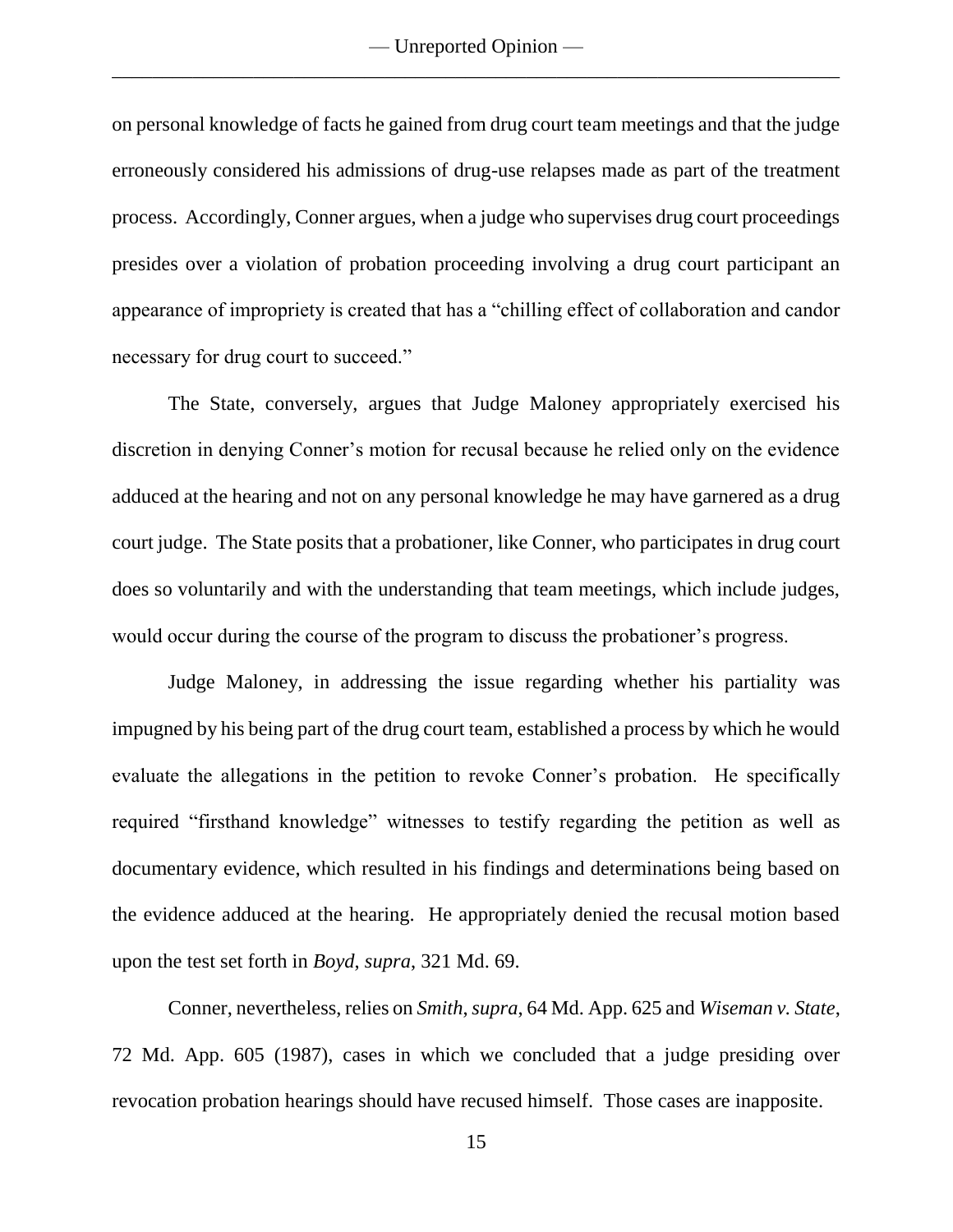In *Smith*, *supra*, 64 Md. App. 625, at a probation revocation hearing in which the State alleged that Smith had violated the terms of her probation by failing to report to her probation officer on multiple occasions, the hearing judge had instructed his law clerk to call medical providers to determine if Smith was truthful about her health care excuses. The law clerk's investigation revealed that Smith had lied about seeing her physician and the judge revoked her probation and sentenced her to imprisonment. *Id.* at 629–30. On appeal, we reversed and concluded that, the judge, by acting as an investigator, denied Smith "the right to have her guilt or innocence of probation violation decided by an impartial tribunal." *Id.* at 632. In *Wiseman*, *supra*, 72 Md. App. 605, we also held that the hearing judge had "no business conducting or participating in any kind of independent investigation into the facts that" he would "ultimately have to determine" at a probation revocation hearing, where he called the defendant's employer to verify her defense to allegations that she had violated the terms of her probation. *Id.* at 609.

Conner also relies for recusal on the National Drug Court Institute's drug court "bench book," which states in part:

Due process requires that a judge possess neither actual nor apparent bias in favor of or against a party. The standard for determining the appearance of bias or partiality is an objective one. Usually the basis of recusal is due to partiality or bias acquired outside the context of the proceedings—or from an "extrajudicial source."

Additionally, a judge should recuse where the court has personal knowledge of disputed facts.

Judges sitting in drug court often have substantial information about drug court participants—some of which was gained through on-the-record colloquies and pleadings, as well as informal staffings with defense counsel, the prosecutor, the treatment provider, and probation. The Oklahoma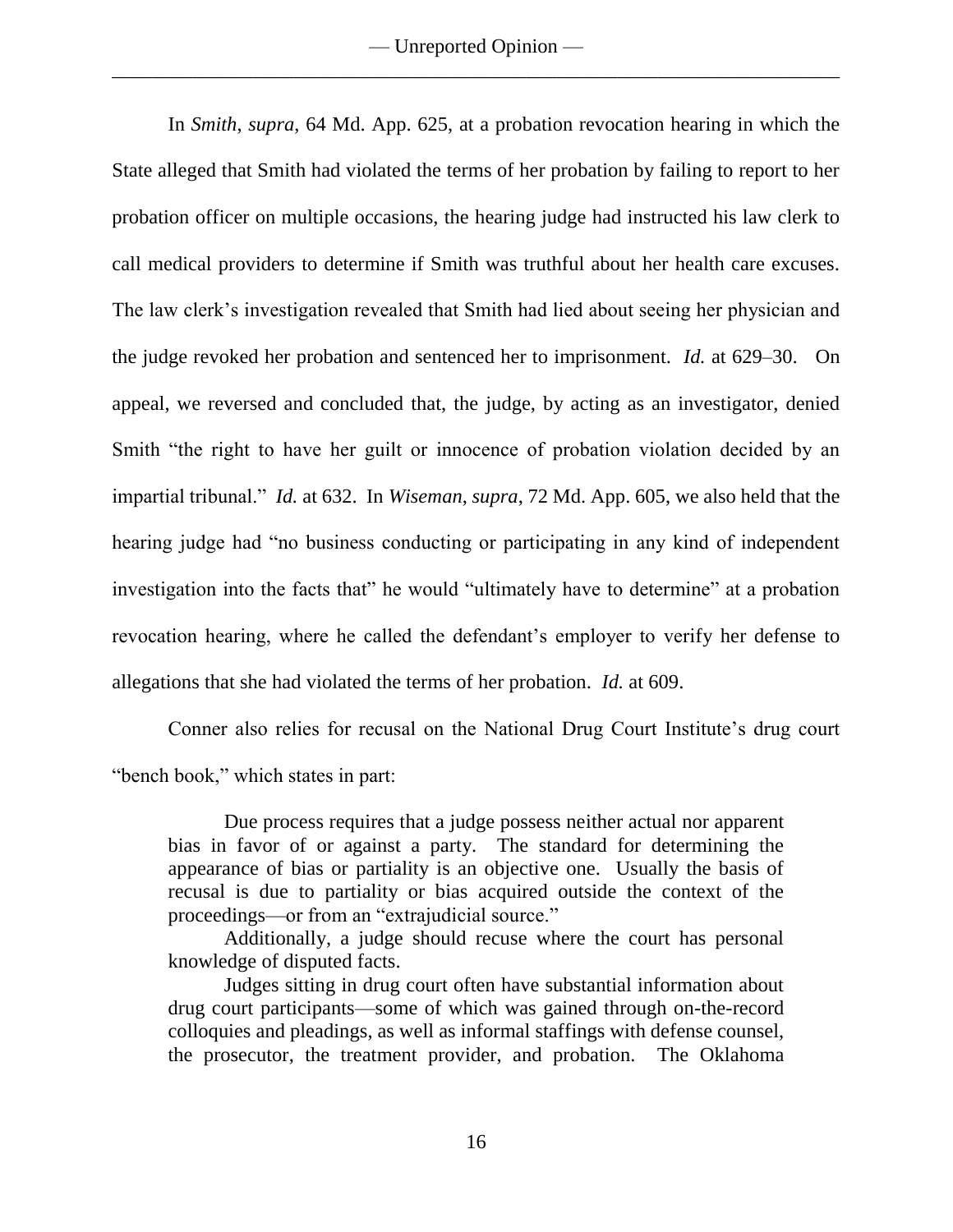Supreme Court<sup>[12]</sup> recognized the potential for accusations of bias against a drug court judge for information obtained in the court's supervisory role and recommended an alternate judge handle termination proceedings:

However, we recognize the potential for bias to exist in a situation where a judge, assigned as part of the drug court team, is then presented with an application to revoke a participant from drug court. Requiring the district court to act as drug court team member, evaluator, monitor, and final adjudicator in a termination proceeding could compromise the impartiality of a district court judge assigned the responsibility of administering a drug court participant's program.

Therefore, in the future, if an application to terminate a drug court participant is filed and the defendant objects to the drug court team judge hearing the matter by filing a motion to recuse, the defendant's application for recusal should be granted and the motion to remove the defendant from the drug court program should be assigned to another judge for resolution.

NAT'L DRUG COURT INST., THE DRUG COURT JUDICIAL BENCHBOOK, §8.6, at

p. 168 (2001) (footnotes omitted), *available at* https://www.ndci.org/wp-

content/uploads/2016/05/Judicial-Benchbook-2017-Update.pdf [*archived at* 

https://perma.cc/9EG9-J4NC]. The author of the section of the Bench Book which

discusses recusal, however, recognized that due process does not require recusal of a drug

<sup>&</sup>lt;sup>12</sup> The case referenced by the authors of The Drug Court Judicial Handbook, *Alexander v. State*, 48 P.3d 110 (Okla. Crim. App. 2002), is a case from the Court of Criminal Appeals of Oklahoma, and is also relied upon by Conner. In *Alexander*, the issue of recusal was not preserved for appellate review because, Alexander, a drug court participant, never requested recusal at the termination hearing. The Oklahoma Court recommended, in an advisory capacity, that recusal should be considered, but is not required. *Id.* at 115.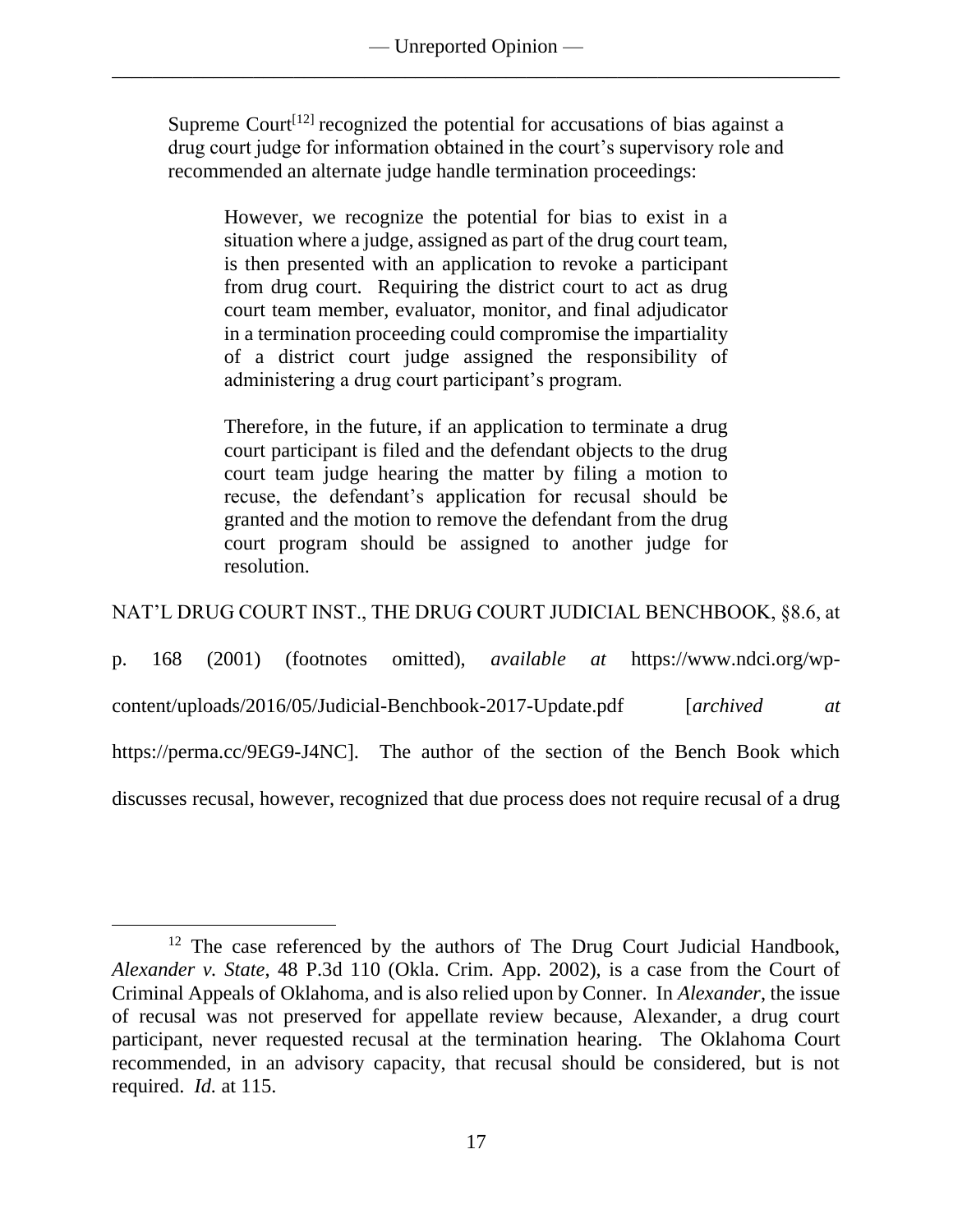court judge when a participant faces termination or probation revocation, but recommended that recusal "should" be the choice:

Recent decisions have held that a drug court judge does not violate the defendant's due process rights by presiding over the termination or the revocation hearing.<sup>[13]</sup> Although not necessarily required, the author [of this chapter of the Bench Book] recommends that the drug court judge give the defendant the opportunity to recuse the judge, and the drug court judge *should* not be the judge conducting termination or probation revocation hearings, unless the participant and defense counsel specifically consent in writing to the judge hearing such matters.

*Id.* (emphasis added) (footnotes omitted). Clearly, in the present case, Judge Maloney

carefully considered the "should" of recusal and determined that "firsthand" evidence must

be adduced, which it was.

 $\overline{a}$ 

Conner, however, also cites *State v. Cleary*, 882 N.W.2d 899 (Minn. Ct. App. 2016),

a case in which the Minnesota Court of Appeals, its intermediate appellate court, held that

recusal of a drug court judge presiding over Cleary's probation revocation hearing was

<sup>13</sup> In *State v. Belyea*, 999 A.2d 1080 (N.H. 2010), the New Hampshire Supreme Court held that the hearing judge did not err in denying Belyea's motion for recusal from a hearing to determine whether he should be terminated from a drug court program, because, under those circumstances:

the presiding judge on the [drug court] team . . . learned information about the defendant's compliant and noncompliant behavior in the context of the weekly review meetings and in the presence of the entire team, and retained the authority to decide and impose any sanctions that may be appropriate for a participant's misconduct . . . . an objective, disinterested observer, fully informed of the process and goals of the Program would [not] entertain significant concern about whether [the judge] gained personal knowledge about the defendant in a manner that would affect his impartiality and his ability to justly decide a termination issue.

*See also State v. Rogers*, 170 P.3d 881, 886 (Idaho 2007); *State v. Tatlow*, 290 P.3d 228, 234 (Ariz. App. Div. 1 2012).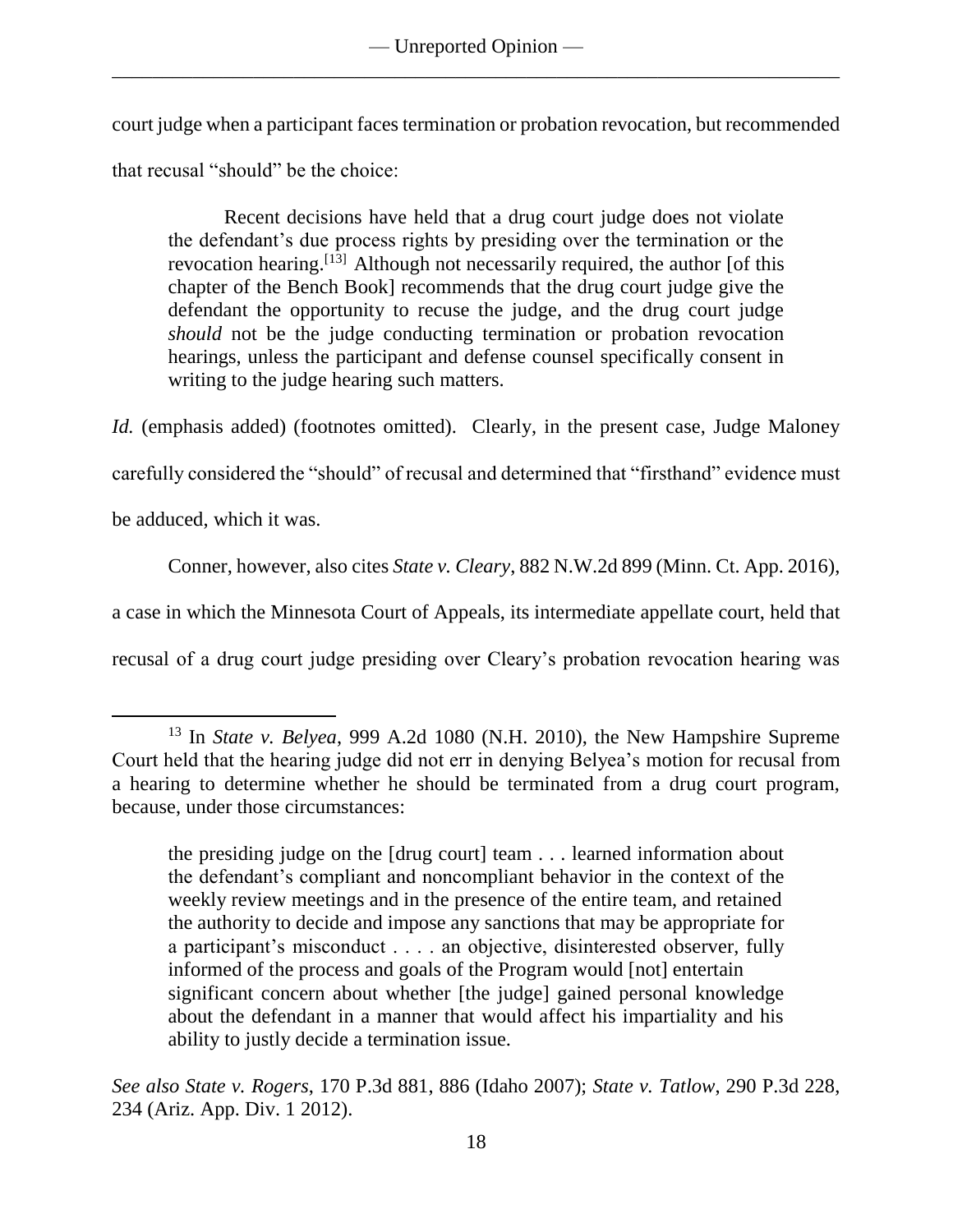required where the basis of the revocation was his termination from drug court; the termination, however, had been decided by the drug court team, including the drug court judge, rather than evidence adduced at the contested probation revocation hearing. There, the intermediate appellate court noted that the drug court judge, "was not the sole decisionmaker regarding the termination decision, but was one member of the drug court team which 'share[s] a common vision and goals and . . . agree[s] to share resources, authority and responsibility for the team actions.'" *Id.* at 906. The court also noted that it was difficult to determine the drug court judge's impartiality because Cleary had "exchanged a journal with the drug court judge at his weekly drug court appearances[,]" in which "he was encouraged to share his feelings and to openly discuss his struggles and achievements in his personal life with the judge[,]" and the drug court judge "was the only team member to read the contents of [Cleary's] journal." *Id.* at 905. The Minnesota court also found that, after reviewing the judge's statements to Cleary at the drug court termination hearing, at which the judge stated Cleary's termination was a decision of the team, "an objective observer could reasonably conclude that the presiding drug court judge could not then 'maintain an open mind' while making the requisite findings at the probation revocation hearing." *Id.* at 907.

*Cleary* is inapposite from the instant matter as Judge Maloney's findings and determination regarding Conner's violations of probation were based on evidence adduced at the hearing.

Conner next argues that Judge Maloney erred when he denied his motion to dismiss various allegations in the violation of probation petition based on double jeopardy, res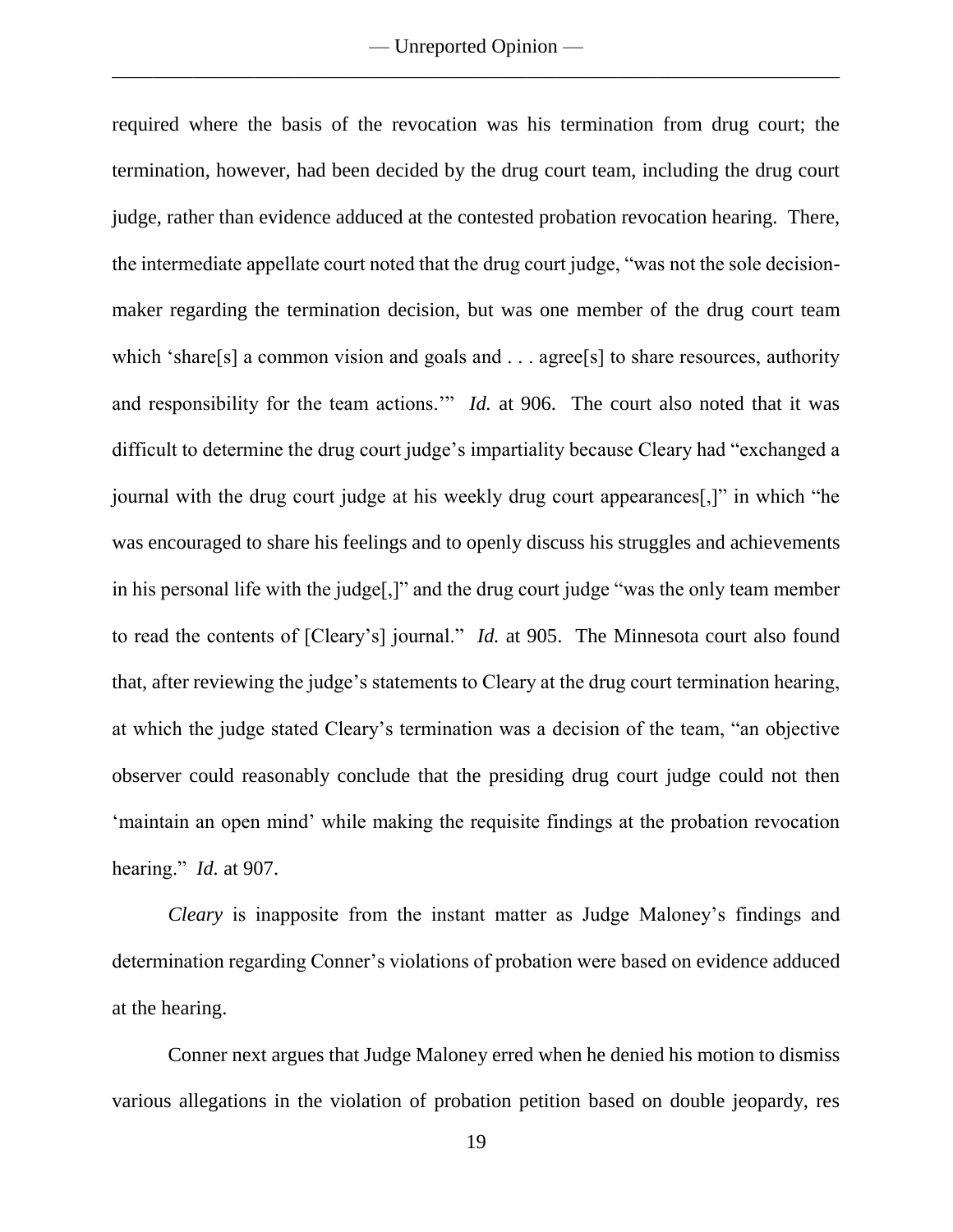judicata, and collateral estoppel.<sup>14</sup> He asserts, as he did below, that because some of the same conduct alleged in the petition had already been subject to adjudication and sanctions in drug court, he alleges that "[r]evoking probation and executing a suspended sentence based on such conduct risks running afoul of double jeopardy."

The Double Jeopardy Clause, made applicable to the states through the Due Process Clause of the Fourteenth Amendment, provides that no person shall "be subject for the same offence to be twice put in jeopardy of life or limb[.]" U.S. Const., Amend. V. The Double Jeopardy Clause:

prohibits three distinct abuses: 1) the second prosecution for the same offense after acquittal; 2) the second prosecution for the same offense after conviction for that offense; and  $\overline{3}$ ) the imposition of multiple punishments for the same offense.

*Taylor v. State*, 381 Md. 602, 610 (2004).

 $\overline{a}$ 

Before us, Conner argues that he was twice punished for the same violations. While a participant in drug court, he was sanctioned, including periods of incarceration, for using drugs, providing diluted (low creatinine) urine samples, missing a recovery meeting, and failing to contact a case manager. Conner, then, posits that he was subject to "multiple punishments" for the same conduct when his probation was revoked and he received an executed prison sentence.

<sup>&</sup>lt;sup>14</sup> Conner frames his second question to include res judicata and collateral estoppel, but does not explore how those concepts were implicated, either before Judge Maloney or before us. We, therefore, conclude that such arguments are not properly preserved and address the double jeopardy argument.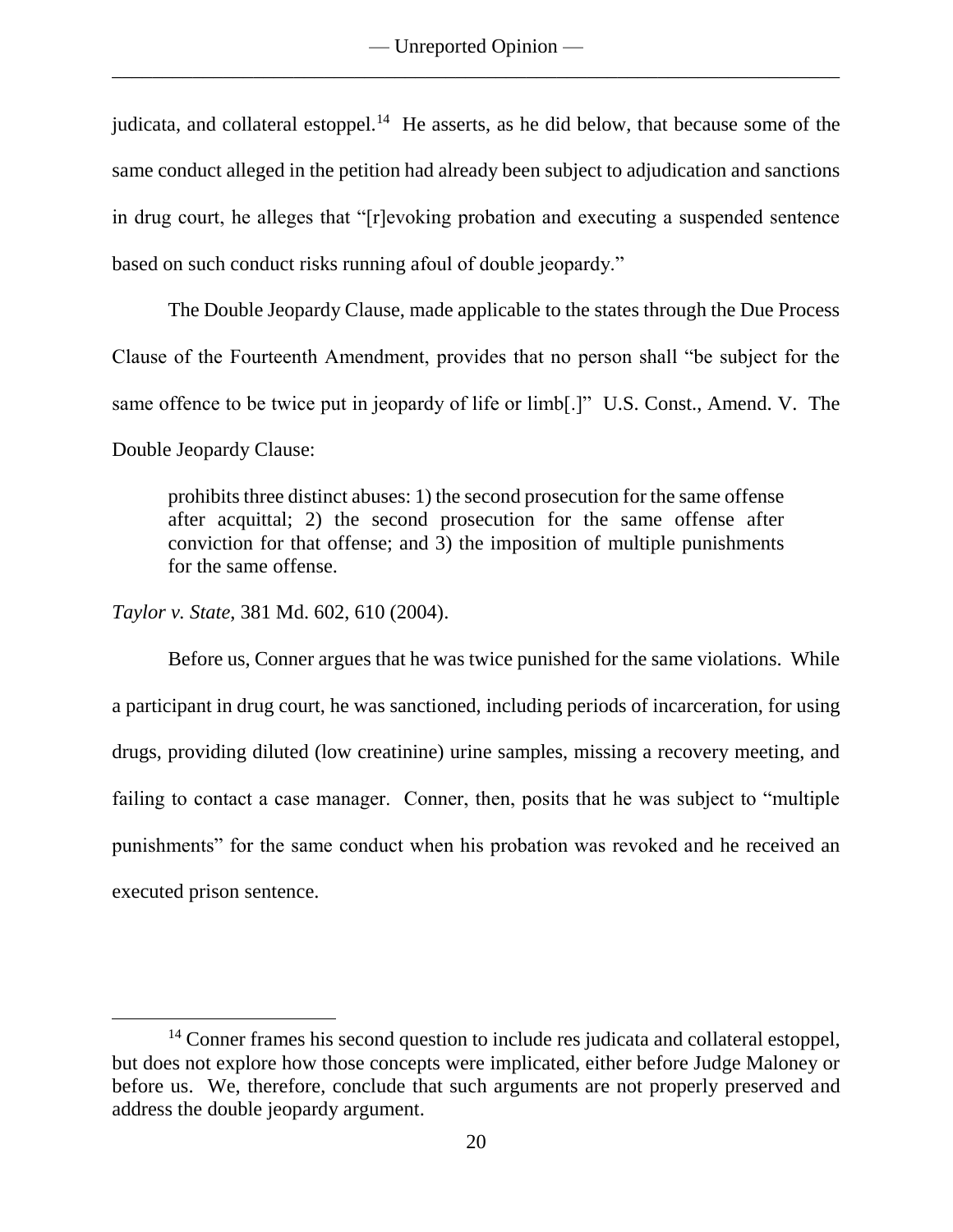The issue raised by Conner is resolved by the tenets of Rule 16-207(g). The Rule provides that "[i]f a participant is terminated from a [problem-solving court] program, any period of time during which the participant was incarcerated as a sanction during participation in the program shall be credited against any sentence imposed or directed to be executed in the action." Here, Conner did not receive multiple punishments for the same conduct. At the sentencing phase of his probation revocation hearing, Judge Maloney credited him with 477 days in jail for prior sanctions pursuant to the Rule, acknowledging that he was required to do so.

Conner, nonetheless, posits that "[t]here are also strong policy and due process reasons to discourage Circuit Court judges from sanctioning drug court participants in the drug court setting and then using the same conduct that led to those sanctions as the basis for revoking their probation." He contends that, "[i]f a defendant's mistakes, admitted during drug court, can then be used to revoke his probation, all his participation in drug court will have achieved is to waive his right to meaningfully contest his alleged violations of probation[,]" which, he further posits, would negatively impact the therapeutic nature of the drug court program.

Conner did not raise these issues before Judge Maloney and so did not preserve them. Nevertheless, Conner's arguments lack merit, based upon his voluntary and knowing agreement to the Drug Court terms, which recognized the importance of graduated sanctions leading up to and including termination from the program and from probation.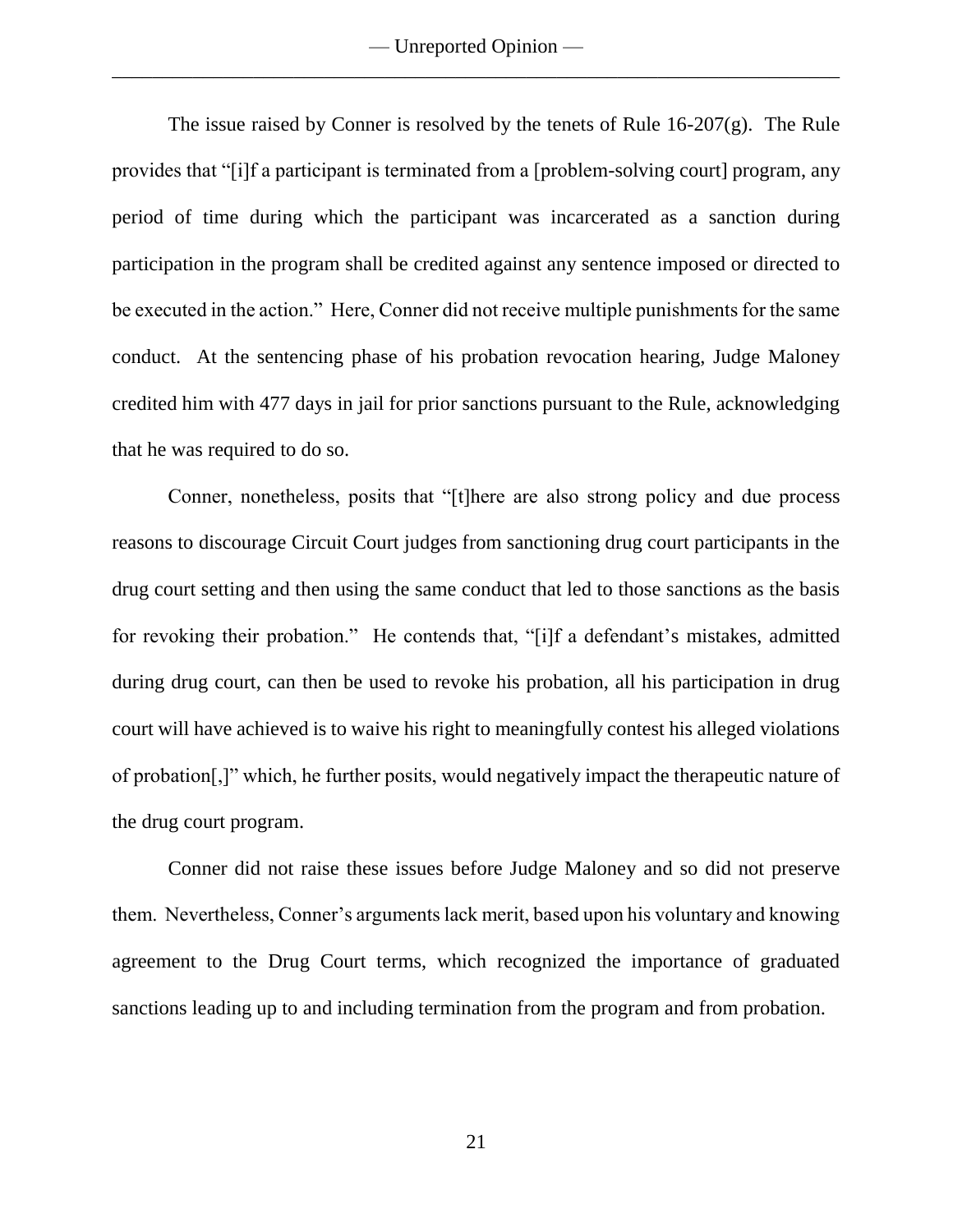For these reasons, we affirm.

**JUDGMENT OF THE CIRCUIT COURT MONTGOMERY AFFIRMED. COSTS TO BE PAID BY APPELLANT.**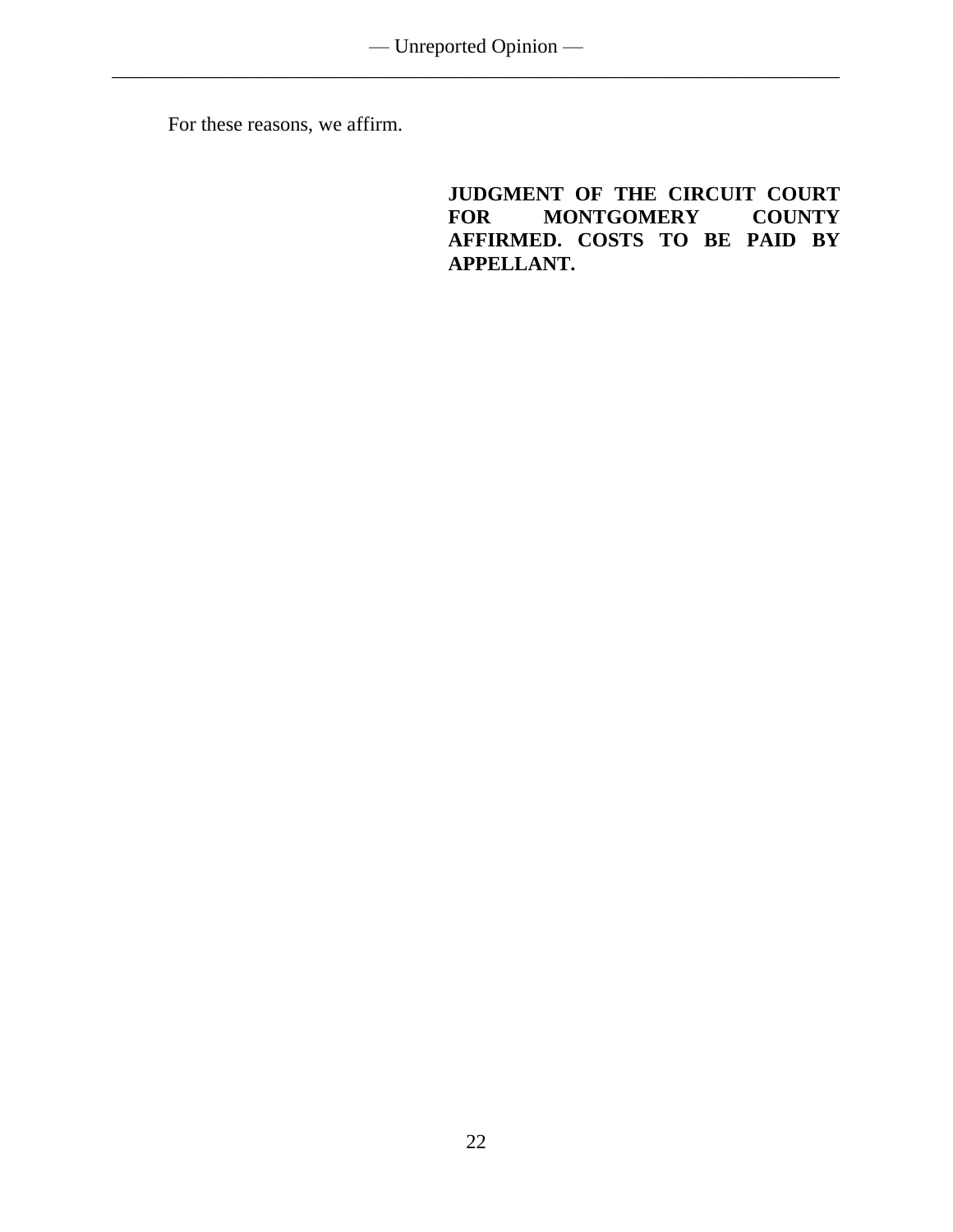Circuit Court for Montgomery County Case Nos.: 128191C, 129945C, 129948C, 129949C, & 130210C

### UNREPORTED

# IN THE COURT OF SPECIAL APPEALS

#### OF MARYLAND

No. 134

September Term, 2019 \_\_\_\_\_\_\_\_\_\_\_\_\_\_\_\_\_\_\_\_\_\_\_\_\_\_\_\_\_\_\_\_\_\_\_\_\_\_

### EFFREM ANTOINE CONNER

v.

STATE OF MARYLAND \_\_\_\_\_\_\_\_\_\_\_\_\_\_\_\_\_\_\_\_\_\_\_\_\_\_\_\_\_\_\_\_\_\_\_\_\_\_

> Meredith, Friedman, Battaglia, Lynne, A. (Senior Judge, Specially Assigned),

JJ. \_\_\_\_\_\_\_\_\_\_\_\_\_\_\_\_\_\_\_\_\_\_\_\_\_\_\_\_\_\_\_\_\_\_\_\_\_\_

Dissenting Opinion by Friedman, J. \_\_\_\_\_\_\_\_\_\_\_\_\_\_\_\_\_\_\_\_\_\_\_\_\_\_\_\_\_\_\_\_\_\_\_\_\_\_

Filed: June 26, 2020

\*This is an unreported opinion, and it may not be cited in any paper, brief, motion, or other document filed in this Court or any other Maryland Court as either precedent within the rule of stare decisis or as persuasive authority. Md. Rule 1-104.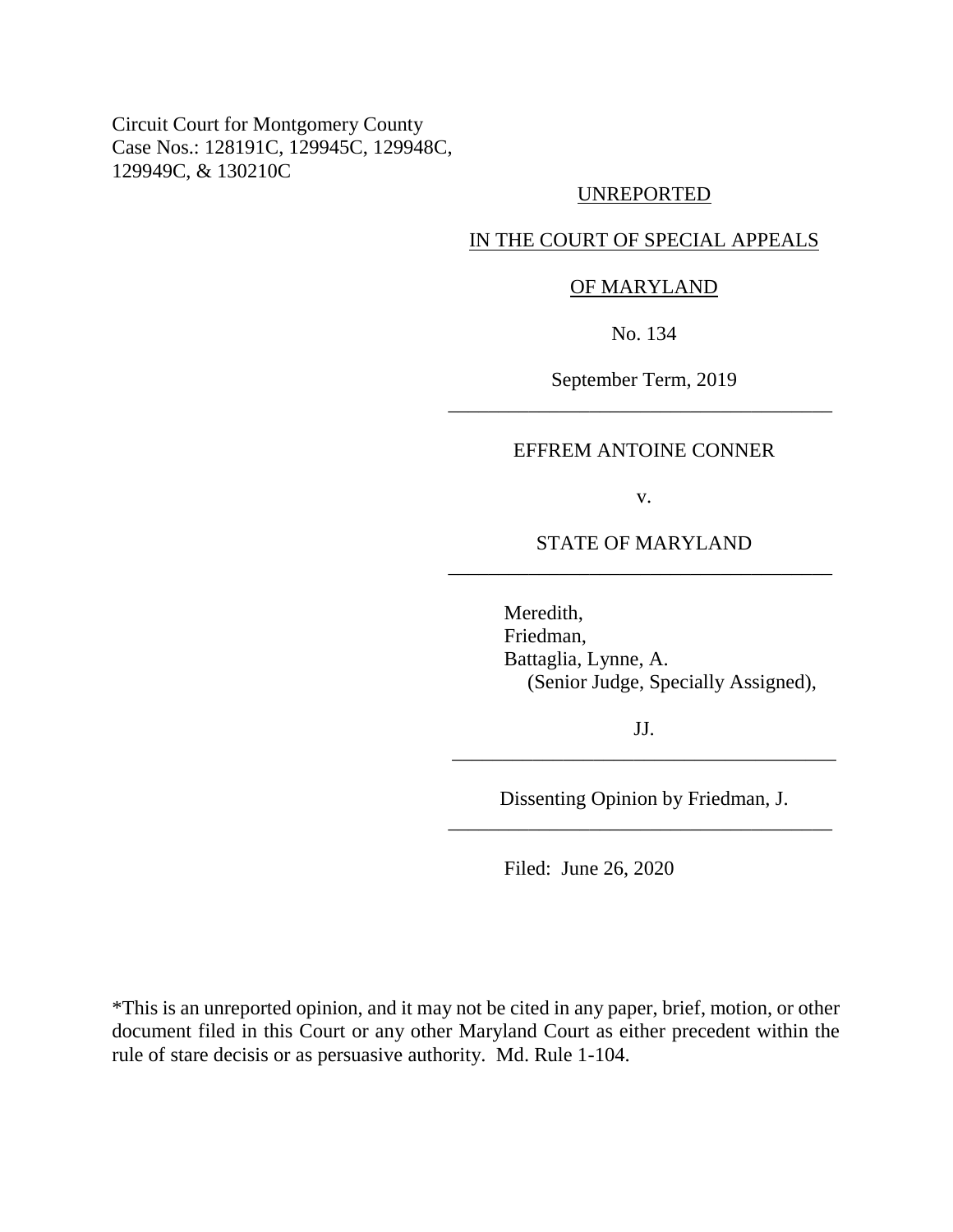I, respectfully, dissent in part. 1 I believe the court failed to consider whether its "impartiality might reasonably be questioned" due to "personal knowledge of facts that are in dispute." MD. RULE 18-102.11. As a result, I would hold that the trial court abused its discretion and would reverse and remand for a full consideration of the grounds for disqualification.

Drug court modifies the traditional judicial role. As my colleagues in the majority note, the drug court program is "team-based 'rather than an adversarial process,'" with the judge referred to and acting as a "team leader." Slip op. at 2 (quoting *State v. Brookman*, 460 Md. 291, 301 (2018)). As a "team leader," it is fine for a judge to review ex parte and inadmissible evidence. At a termination or revocation of probation hearing, however, the trial judge returns to the traditional role as an "impartial participant." Slip op. at 13 (quoting *Jefferson-El v. State*, 330 Md. 99, 107 (1993)). In that traditional role, of course, the judge should not have access to—or have *had* access to—personal knowledge of facts that are in dispute, specifically, ex parte information and inadmissible evidence. Thus, it is the change in the judge's role that requires heightened sensitivity to the recusal standards.

The Committee Note to Rule 16-207(f) states:

 $\overline{a}$ 

In considering whether a judge should be disqualified pursuant to Rule 18-102.11 of the Maryland Code of Judicial Conduct

<sup>&</sup>lt;sup>1</sup> As will be obvious momentarily, I think that the trial judge failed to properly consider Conner's motion for disqualification. Thus, my preferred outcome would be to remand the case for a new hearing on the motion for disqualification. After that hearing, it would be appropriate for the judge (either new or old) to pick up the proceedings from there. Thus, if I had my druthers, we would not need to address Conner's motion to dismiss. As the majority has resolved the disqualification issue the other way, however, it is necessary to address the propriety of the denial of Conner's motion to dismiss. About that, I join the majority's opinion.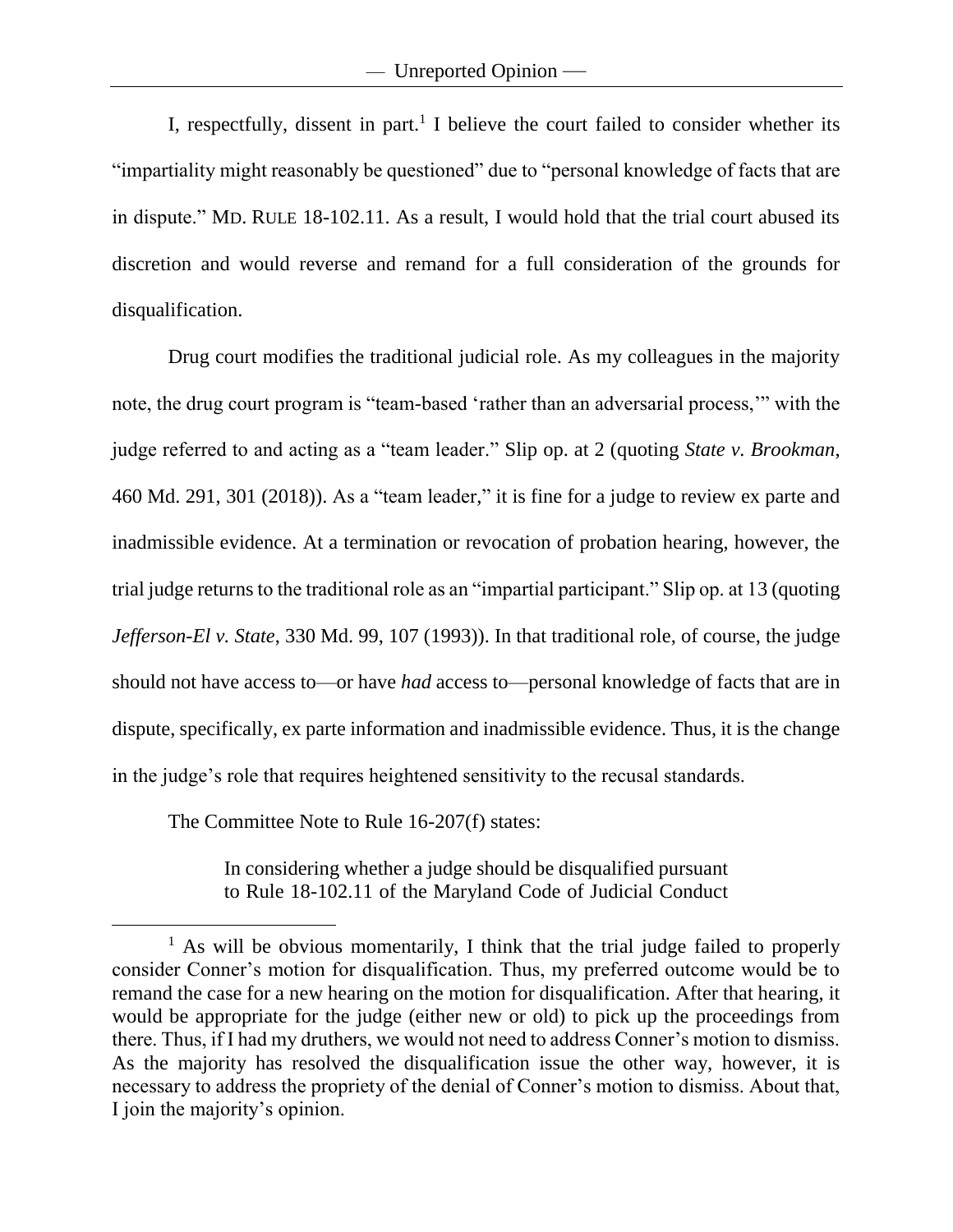from post-termination proceedings involving a participant who has been terminated from a problem-solving court program,<sup>[2]</sup> the judge should be sensitive to any exposure to ex parte communications or inadmissible information that the judge may have received while the participant was in the program.

Committee Note to Rule 16-207(f).

The National Drug Institute's Drug Court "Bench Book" also thinks recusal is a

good idea when the judicial role changes, even if it stops short of saying that recusal is

mandatory:

 $\overline{a}$ 

Although not necessarily required, the author [of this chapter of the Bench Book] recommends that the drug court judge give the defendant the opportunity to recuse the judge, and the drug court judge *should* not be the judge conducting termination or probation revocation hearings, unless the participant and defense counsel specifically consent in writing to the judge hearing such matters.

Slip op. at 16-18 (emphasis added). Judges should not decide whether to terminate an individual from the drug court program or revoke their probation if they have received ex parte or inadmissible information from the drug court program. That's the fundamental point of the *Cleary* case. Slip op. at 18-19 (discussing *State v. Cleary*, 882 N.W.2d 899 (Minn. Ct. App. 2016)). And that's the fundamental point of the *Alexander* case. Slip op.

 $2$  My colleagues note that Conner's hearing was not a post-termination proceeding and suggest that the heightened caution contained in the Committee Note doesn't apply. Slip op. at 8-9 n.9. I disagree. I understand the Rules Committee to have been concerned about the change in the judicial role. Moreover, even if the Committee Note doesn't technically apply in this situation, Rule 18-102.11, which prohibits a judge from hearing a case in which the judge possesses information that would otherwise be ex parte or inadmissible, certainly does.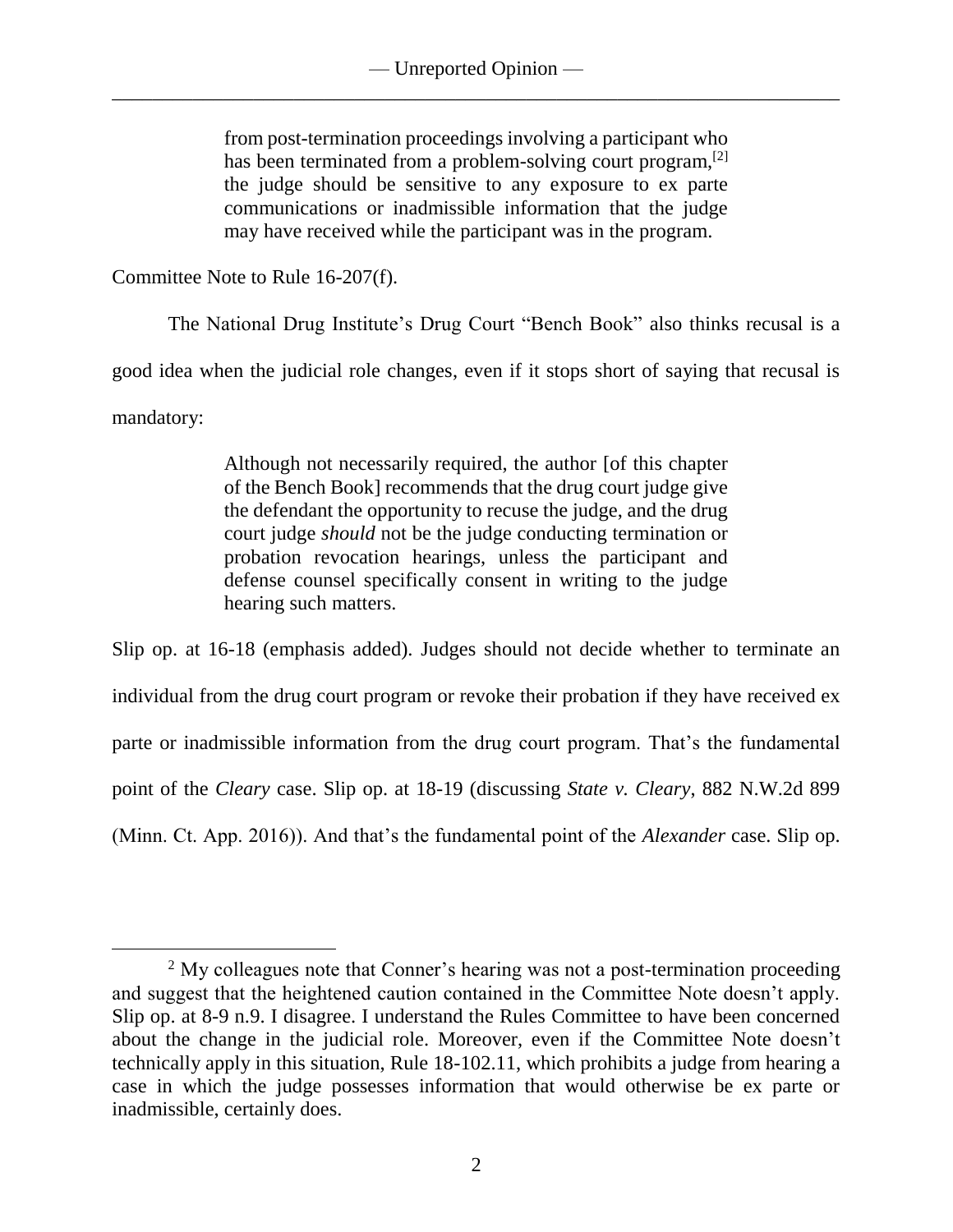at 17 n.12 (discussing *Alexander v. State*, 48 P.3d 110 (Okla. Crim. App. 2002)). As Professor Timothy Casey described it:

> When the defendant enters the "treatment" phase of the problem-solving court, procedural protections should be relaxed and the collaborative approach followed. But at the point when treatment is deemed to have failed, and the alternative punishment sought to be imposed, then procedural protections should apply and an adversarial model followed. *Moreover, the termination or revocation process should occur in a different court with a different judge*. To put it simply, the same judge should not play good cop and then play bad cop.

Timothy Casey, *When Good Intentions are Not Enough: Problem-Solving Courts and the Impending Crisis of Legitimacy*, 57 SMU L. REV. 1459, 1514-15 (2004) (emphasis added); Richard C. Boldt, *The "Tomahawk" and the "Healing Balm:" Drug Treatment Courts in Theory and Practice*, 10 U. MD. L.J. RACE, RELIGION, GENDER & CLASS, 45, 69-70 (2010).

The judge here didn't consider whether he had received ex parte communications or inadmissible information about Conner, but instead focused on three, largely if not wholly, irrelevant concerns. *First*, the judge talked about administrative problems that would be caused by recusal. Slip op. at 10 ("I don't know how that would possibly work to be honest with you."). I don't know how big of an administrative problem this would create but it surely isn't Conner's problem or a valid reason for denying Conner's request for a recusal. *Second*, the trial judge confused the procedural posture of Conner's case and worried that granting a recusal for *every* sanction would interfere with the "carrot and stick" approach of drug court. Slip op. at 10. Conner wasn't there for an intermediate sanction. He was there for a probation revocation hearing. There would be no more carrots and no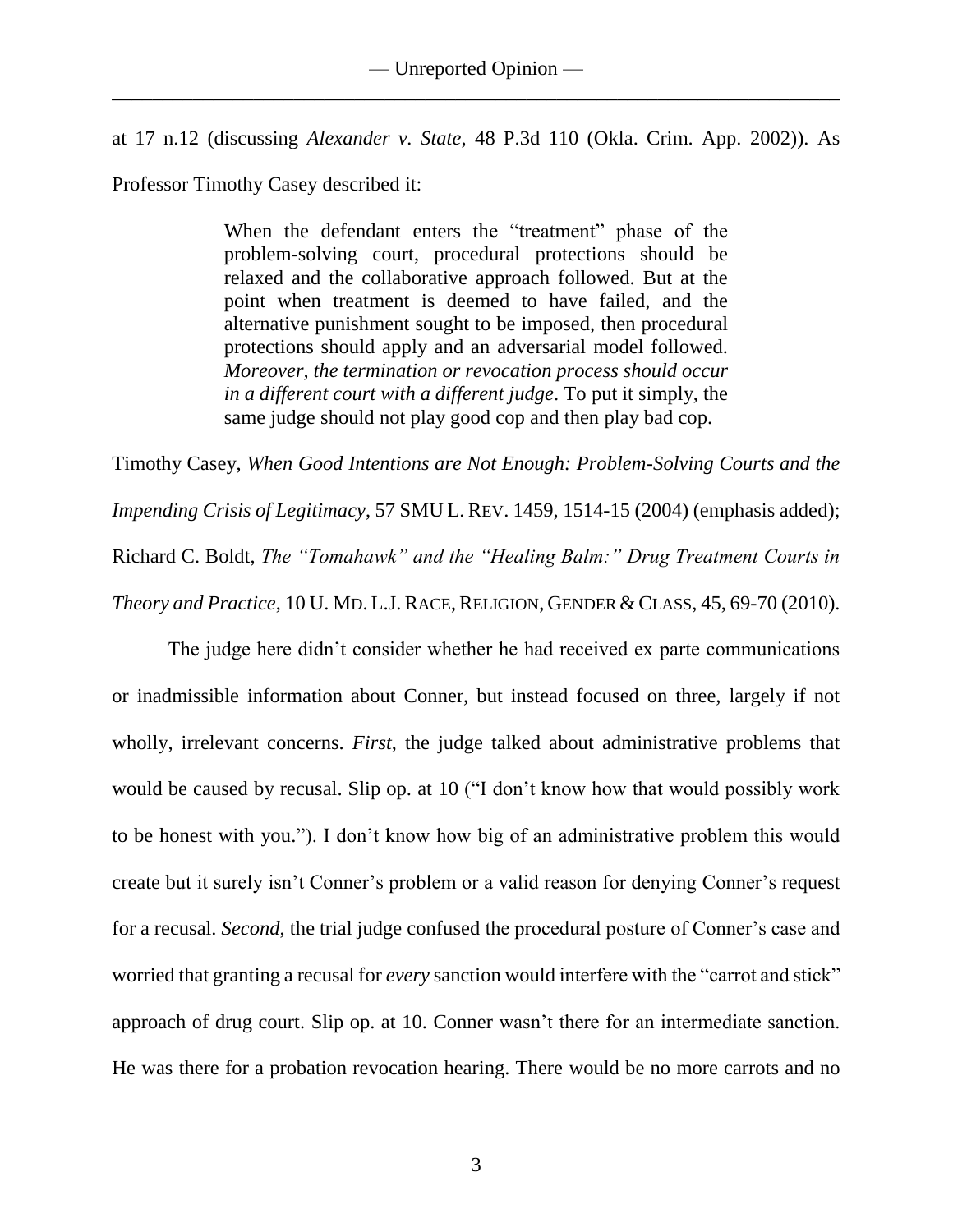more sticks for him. And *third*, the judge said that because there would be an evidentiary hearing at which he could fairly evaluate "the allegations and the facts disputed," slip op. at 11, he need not recuse himself. This misses the boat too. The important part of the probation revocation hearing wasn't the factual question of whether Conner violated the conditions of drug court (I assume he had), but whether to give him another chance and retain him in the drug court program or, if not, to what term of incarceration he should be sentenced. As to those questions, anything the trial judge knew about Conner would have been gleaned from his drug court participation (including ex parte and otherwise inadmissible information), not from an adversarial process (as Conner, like all drug court participants, pleaded guilty). The trial judge therefore considered and discussed three irrelevant points, but failed to consider the critical point: whether his "impartiality might reasonably be questioned" due to "personal knowledge of facts that are in dispute." MD. RULE 18-102.11.<sup>3</sup>

As such, the trial court abused its discretion. I would remand for reconsideration under the proper standard. On remand, as I envision it, the judge would apply the ordinary Rule 18-102.11 test for disqualification. He would also give special focus to whether he

<sup>&</sup>lt;sup>3</sup> The trial judge did mention, without apparent irony, that he "would have to [re- ]read" the emails that he had received about defendant, slip op. at 9, apparently to reacquaint himself with the ex parte and otherwise inadmissible information about Conner that he had previously received but now "didn't remember." *Id*. I must say that I am not sure precisely how this helps. *First*, the relevant question isn't whether the judge has actual, current knowledge of information gleaned from ex parte and otherwise inadmissible sources, but rather whether, given that he at one time possessed such information, would a reasonable observer reasonably question the judge's impartiality. Thus, his forgetfulness, isn't dispositive. And, *second*, reviewing the emails makes it worse, not better.